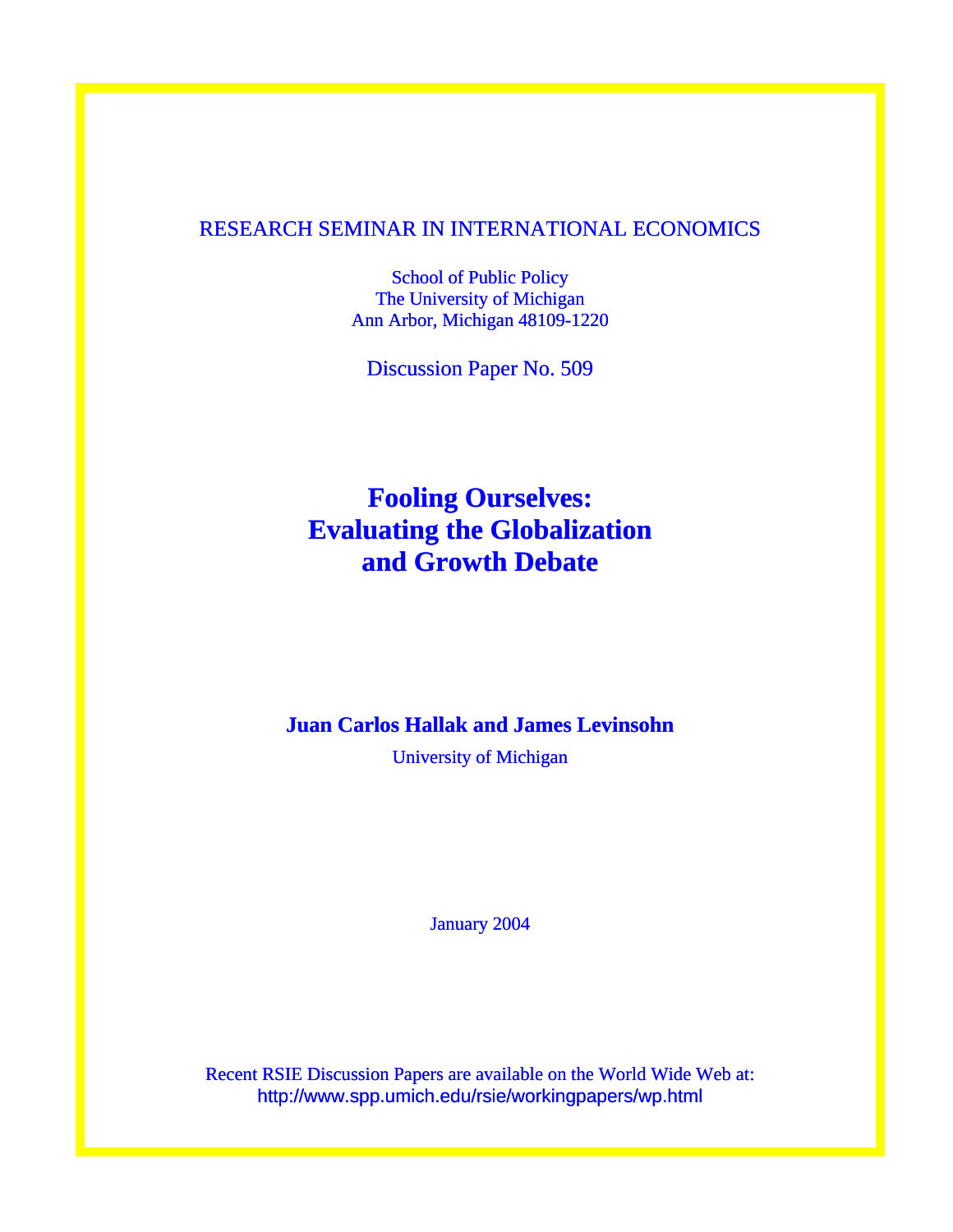#### NBER WORKING PAPER SERIES

#### FOOLING OURSELVES: EVALUATING THE GLOBALIZATION AND GROWTH DEBATE

Juan Carlos Hallak James Levinsohn

Working Paper 10244 http://www.nber.org/papers/w10244

NATIONAL BUREAU OF ECONOMIC RESEARCH 1050 Massachusetts Avenue Cambridge, MA 02138 January 2004

The authors thank President Ernesto Zedillo for suggesting the topic and for helpful comments. The views expressed herein are those of the authors and not necessarily those of the National Bureau of Economic Research.

©2004 by Juan Carlos Hallak and James Levinsohn. All rights reserved. Short sections of text, not to exceed two paragraphs, may be quoted without explicit permission provided that full credit, including © notice, is given to the source.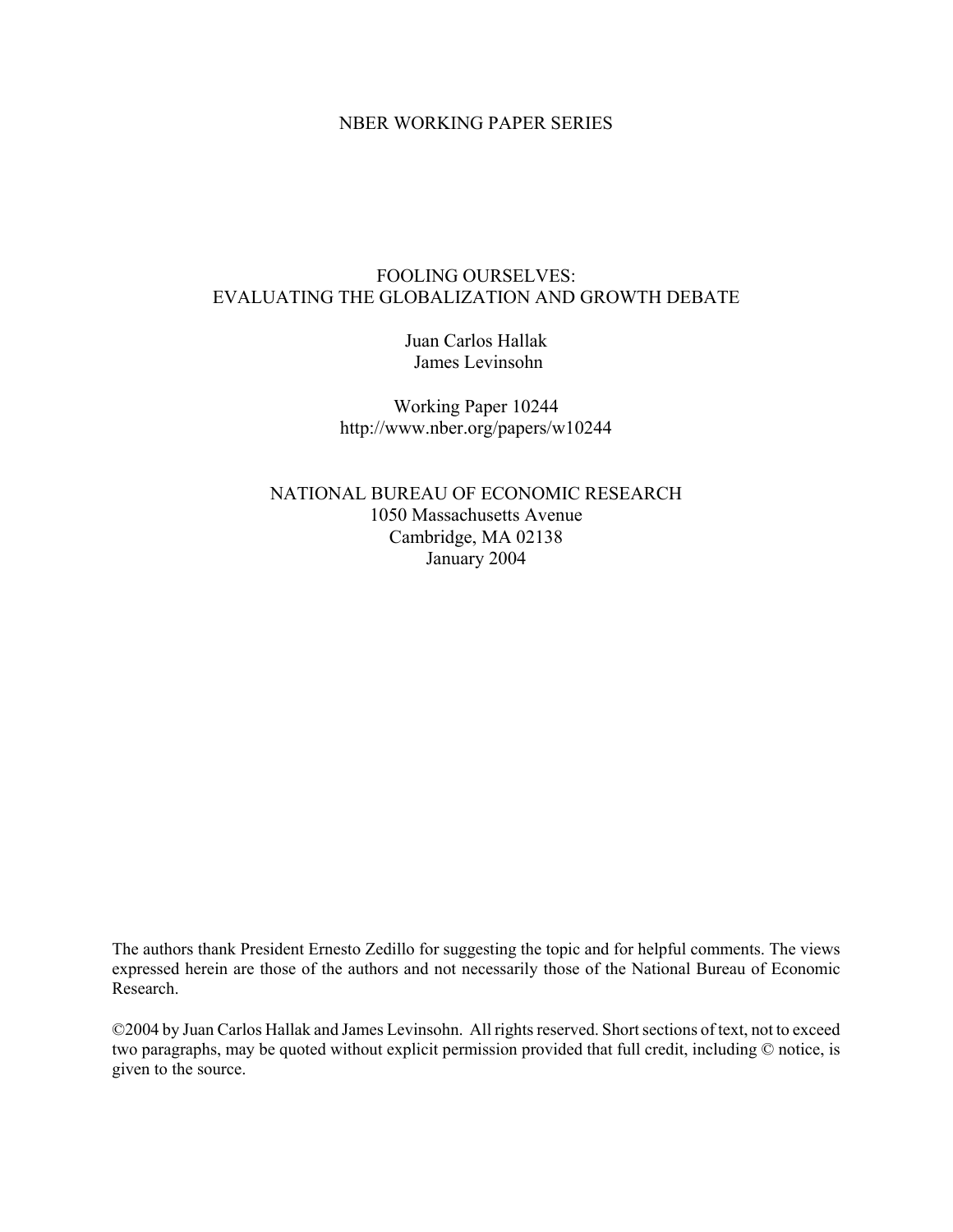Fooling Ourselves: Evaluating the Globalization and Growth Debate Juan Carlos Hallak and James Levinsohn NBER Working Paper No. 10244 January 2004 JEL No. F1

#### **ABSTRACT**

This paper evaluates how much of the economics profession has evaluated the evidence on the relationship between international trade and economic growth. The paper highlights the basic approaches to the trade and growth question that the literature has adopted. The case is made that more attention needs to be paid to the mechanisms by which trade impacts growth and that future research should move away from a focus on outcomes and look instead at these mechanisms.

Juan Carlos Hallak Department of Economics University of Michigan Ann Arbor, MI 48109 hallak@umich.edu

James Levinsohn Gerald R. Ford School of Public Policy University of Michigan Ann Arbor, MI 48109 and NBER jamesl@umich.edu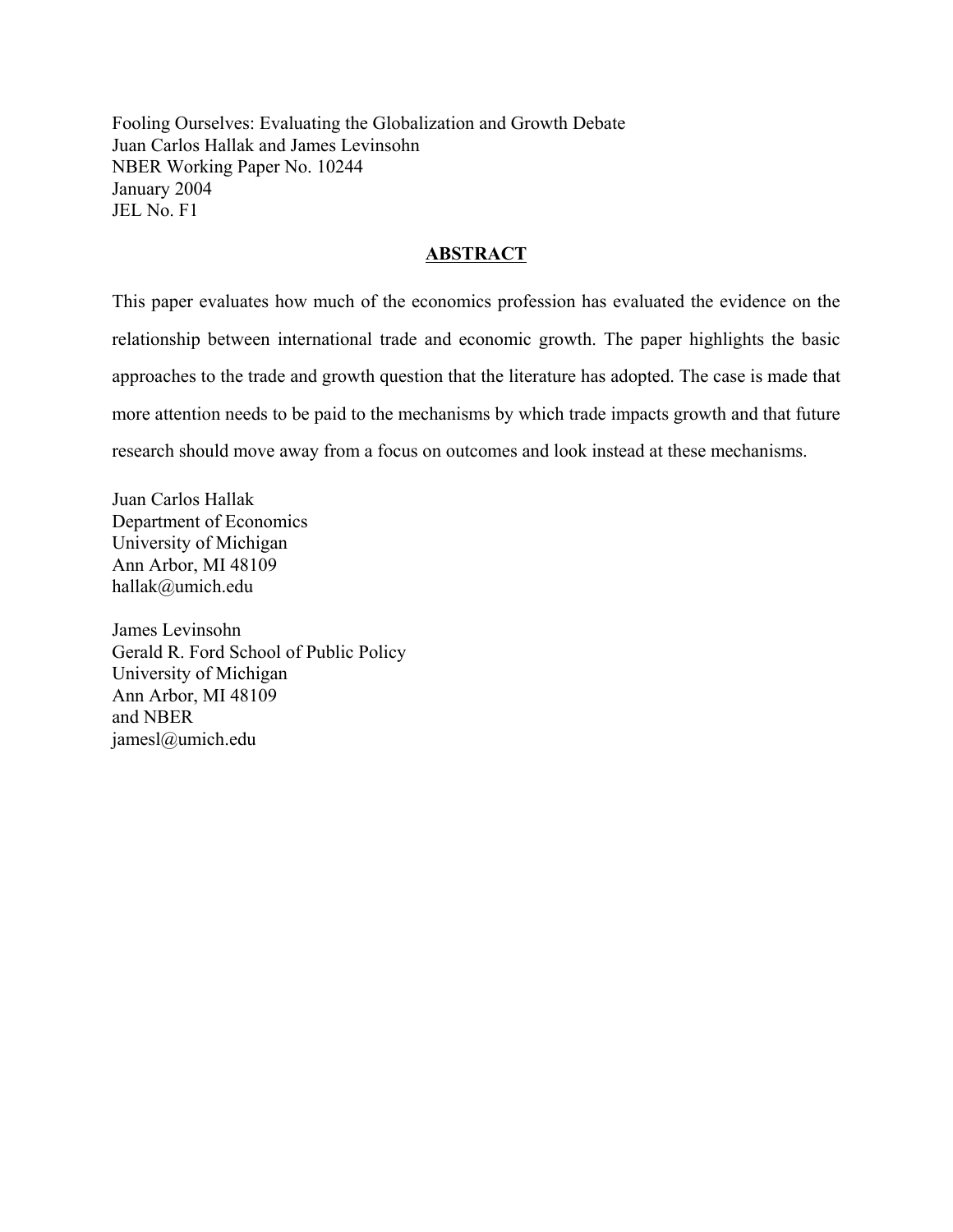#### Fooling Ourselves: Evaluating the Globalization and Growth Debate

# *1. Introduction*

Does a more open trade policy promote growth? This paper is about *how* much of the economics profession has evaluated the evidence on this question.

The question being asked is an important one. Broadly defined, that question is whether countries that trade more grow faster. Although it might seem obvious, it's equally important to ask just why one might care about this question. If a country's level of trade were somehow immutable and god-given, economists might still find the relationship between trade and growth of intellectual interest. It would not, though, be the hot topic that it has in fact become. The reason most observers care about the relationship between trade and growth is because of its implications for policy. It is the idea that governments might somehow adjust their trade policies so as to enhance growth. Looked at from this vantage point, there is a behavioral aspect to the issue, not just a statistical relationship. If countries change their policies in certain ways, are they likely to experience higher growth?

The question begs for empirical evidence. Economic theory is informative but the predictions flowing from the theoretical literature are not unanimous. There are sound theoretical arguments supporting a move to more liberalized trade, but there are also sound theoretical arguments that support protection from international competition for some industries. In this paper, we provide an overview of how most researchers have generated the empirical evidence. Our emphasis is less on the particular results that a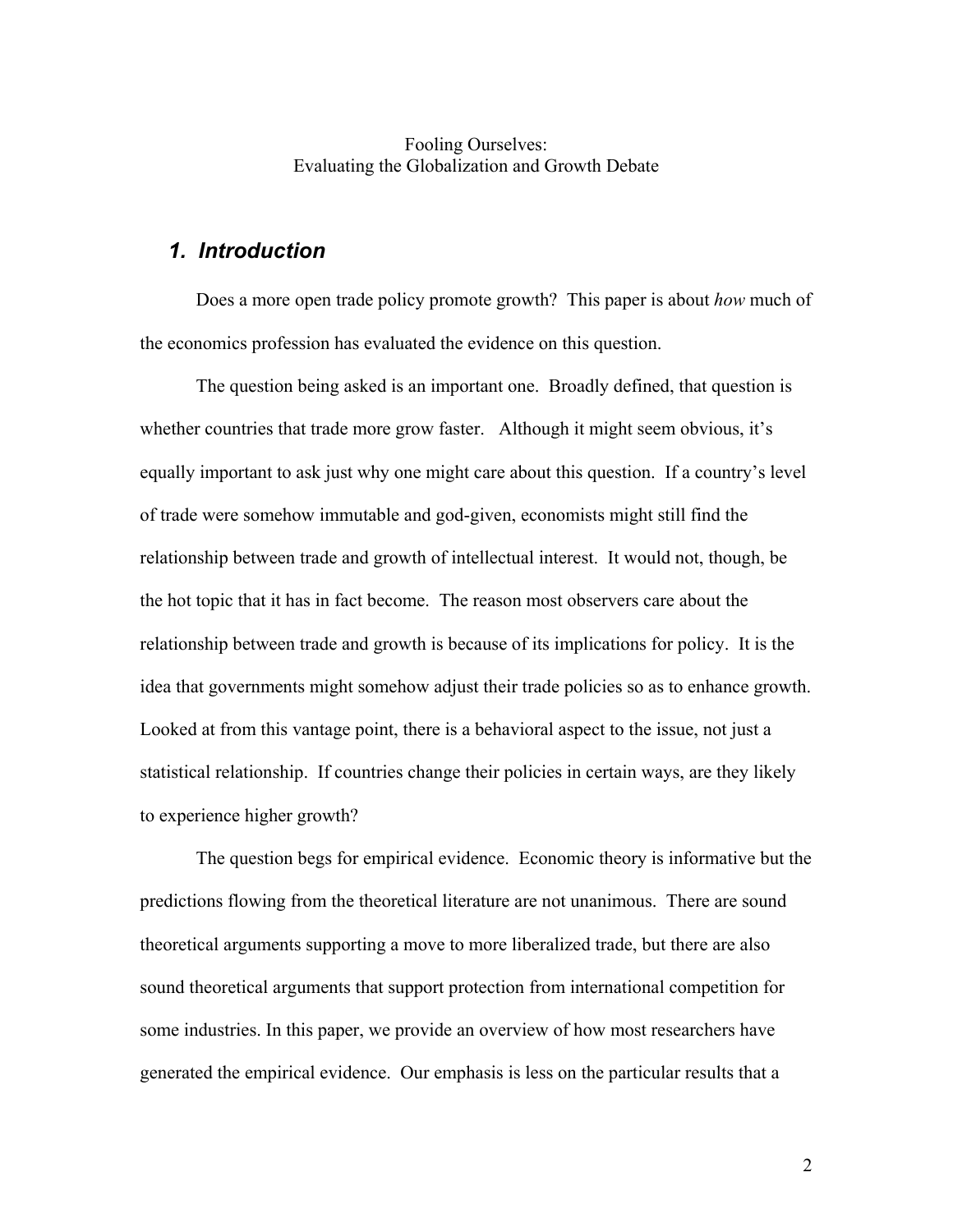particular researcher obtained, and more on the overwhelming methodological problems that the literature has apparently chosen to ignore. Indeed, this paper does not provide a comprehensive overview to the trade and growth debate since our premise is that much of the evidence on which that overview would be based is inherently flawed. As the title suggests, the search for confirmatory results has too often ignored some very basic problems.

The debate on how trade policy affects growth has centered on the results of an influential body of empirical research that, even though not unanimous in its findings and policy recommendations, shares a similar methodological approach. This approach consists primarily of looking at cross-country evidence at the macroeconomic level. This literature attempts to identify the empirical relationship between the degree of openness to international trade and economic performance using standard econometric methods on country-level measures of these two variables. The preferred choice of variables and the exact econometric techniques employed have evolved over time. Each has improved. However, despite numerous studies and these considerable improvements, the literature as a whole has not produced a set of results that provide informed and convincing recommendations for trade policy.

We review this literature, but the review is neither extensive nor complete. Rather, we try to highlight the basic approaches to the trade and growth question that branches of the literature have adopted. We then argue that virtually none of these approaches really addresses the trade *policy* question. When we ask whether the results are informative for the practice of trade policy, we conclude that the answer is "no." We instead argue that it is more important to focus research on the ways in which trade policy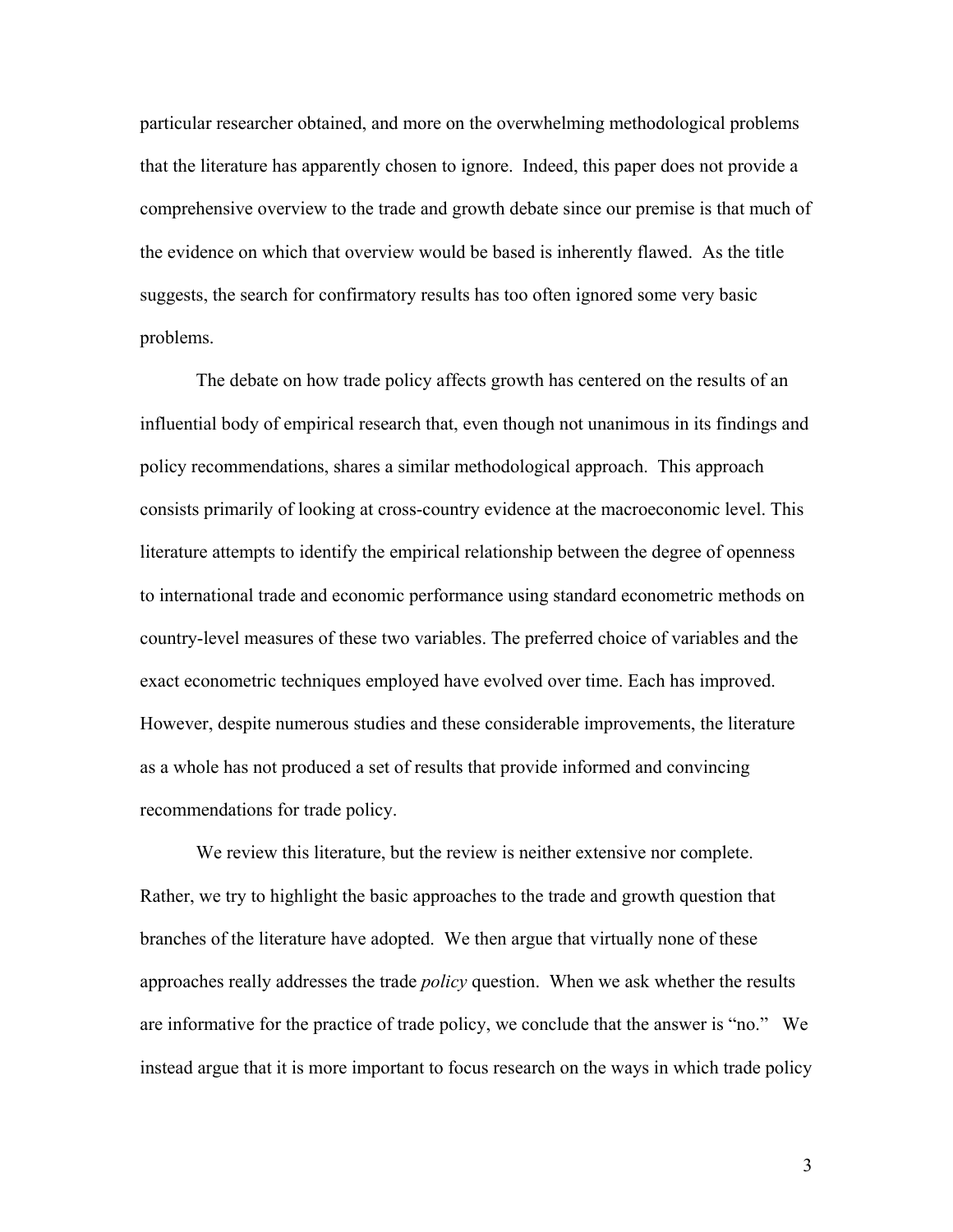might impact growth. By researching the mechanisms through which trade impacts growth instead of correlations in outcomes, researchers will be better able to evaluate when trade policy will be development policy. We conclude with a cautionary note on the increasing irrelevance of the measures of trade policy used in the studies of trade and growth.

# *2. Lessons from the currently available evidence*

The discussion of the existing literature is organized around three questions. First, what was the literature that initiated the empirical debate on trade and growth and what was wrong with that first pass? Second, as newer research has attempted to address the shortcomings of the initial studies, what have we learned? Third is the "So what?" question. Here we ask how relevant these newer results are for the practice of trade policy.

#### **i. The early evidence**

A natural first approach to the estimation of trade policy's effect on economic performance is to look at the statistical relationship between measures of openness to trade and measures of economic success. If openness to trade promotes economic development, one should observe that countries that are more open grow faster and attain higher levels of income than countries that hinder international trade. This is the exercise performed by a large fraction of the early literature. Examples include Dollar (1992), Sachs and Warner (1995), Harrison (1996), and Edwards (1998). Measures of openness to trade include policy variables such as the level of tariff protection, the coverage of non-tariff barriers, distortions in the exchange rate market, and whether the government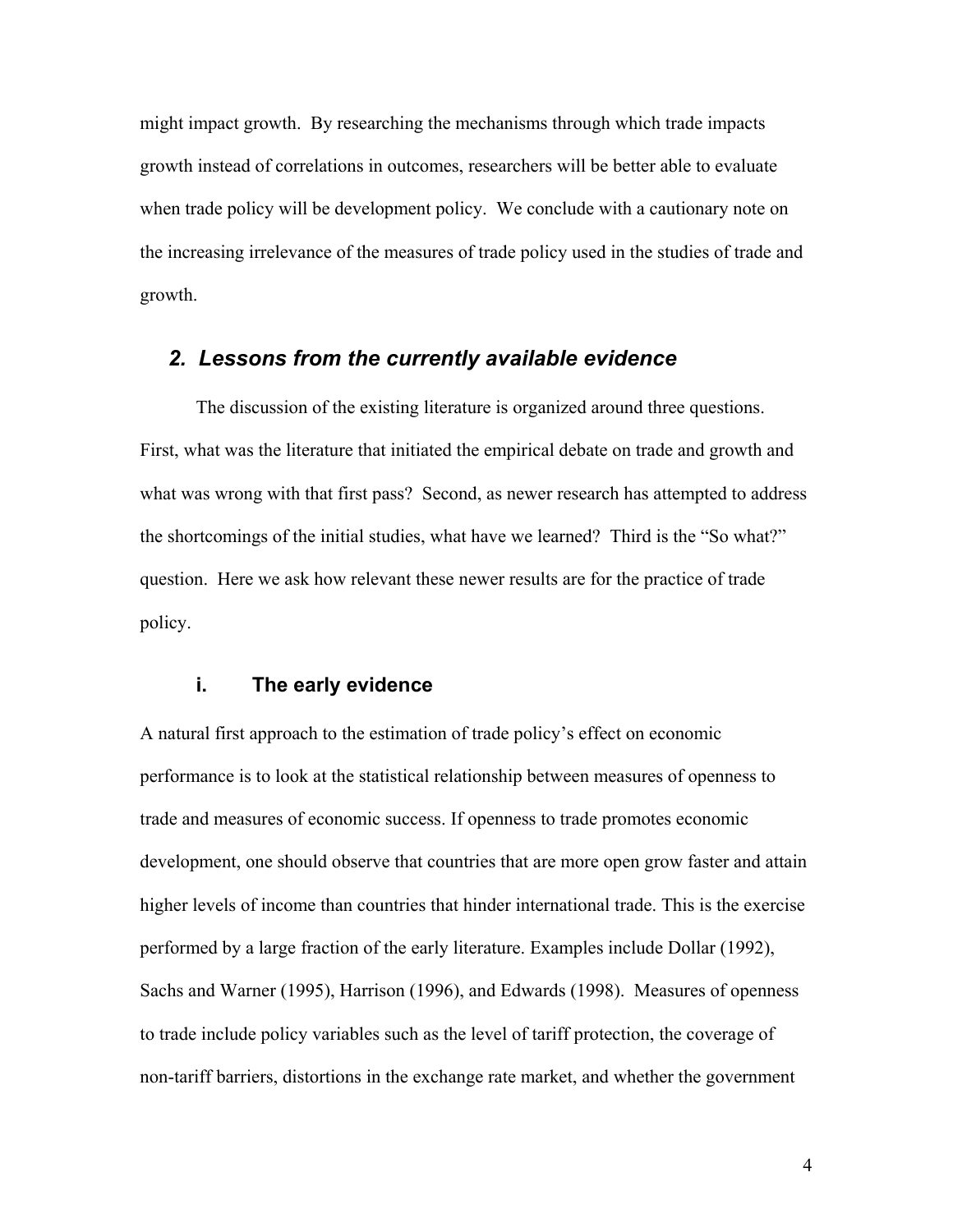monopolizes the exports of commodities. Economic performance is usually measured with income per capita or the growth rate of GDP. These studies usually find that in the post-war period, countries with more open trade policies have tended to grow faster.<sup>1</sup>

 Open trade policies might have a direct effect on growth, but the effect might also be indirect. Open trade policies may promote growth because they lead to a greater intensity of international trade (usually measured by the ratio of trade to GDP). Countries with more trade then grow faster. However, it is not only policy-induced trade barriers that determine the extent or intensity of trade with the rest of the world. Geographic factors such as the size of the country and its distance to other countries are also important determinants of trade intensity. Hence, if what matters is the role of trade (as opposed to just trade policy) in the calculus of economic growth, the extent of a country's government intervention in foreign trade may not be the best measure of its overall trade intensity. In that case, it is a measure of the latter variable that should be considered. A number of studies [among them, Dollar (1992), Levine and Renelt (1992), Harrison (1996)] use measures of trade intensity instead of measures of trade policy as the relevant variable determining growth. Measures of trade intensity, though, capture more than just the influence of policy-induced trade barriers.<sup>2</sup> These studies, then, are measuring the impact of openness—here, trade intensity—without special regard for whether openness is due to policy or geography. They typically find, as do the studies measuring openness with policy variables, that more open countries tend to grow faster and/or have higher per capita incomes.

 $\overline{a}$ 

<sup>&</sup>lt;sup>1</sup> A recent paper by Wacziarg and Welch (2002), however, reproduces the methodology of perhaps the most influential of these papers [Sachs and Warner (1995)] for the 1990's and finds that the positive relationship between trade and growth no longer holds during this period.

<sup>&</sup>lt;sup>2</sup> We follow Rodriguez and Rodrik's (2001) classification of trade barriers as either policy-induced or geography-induced.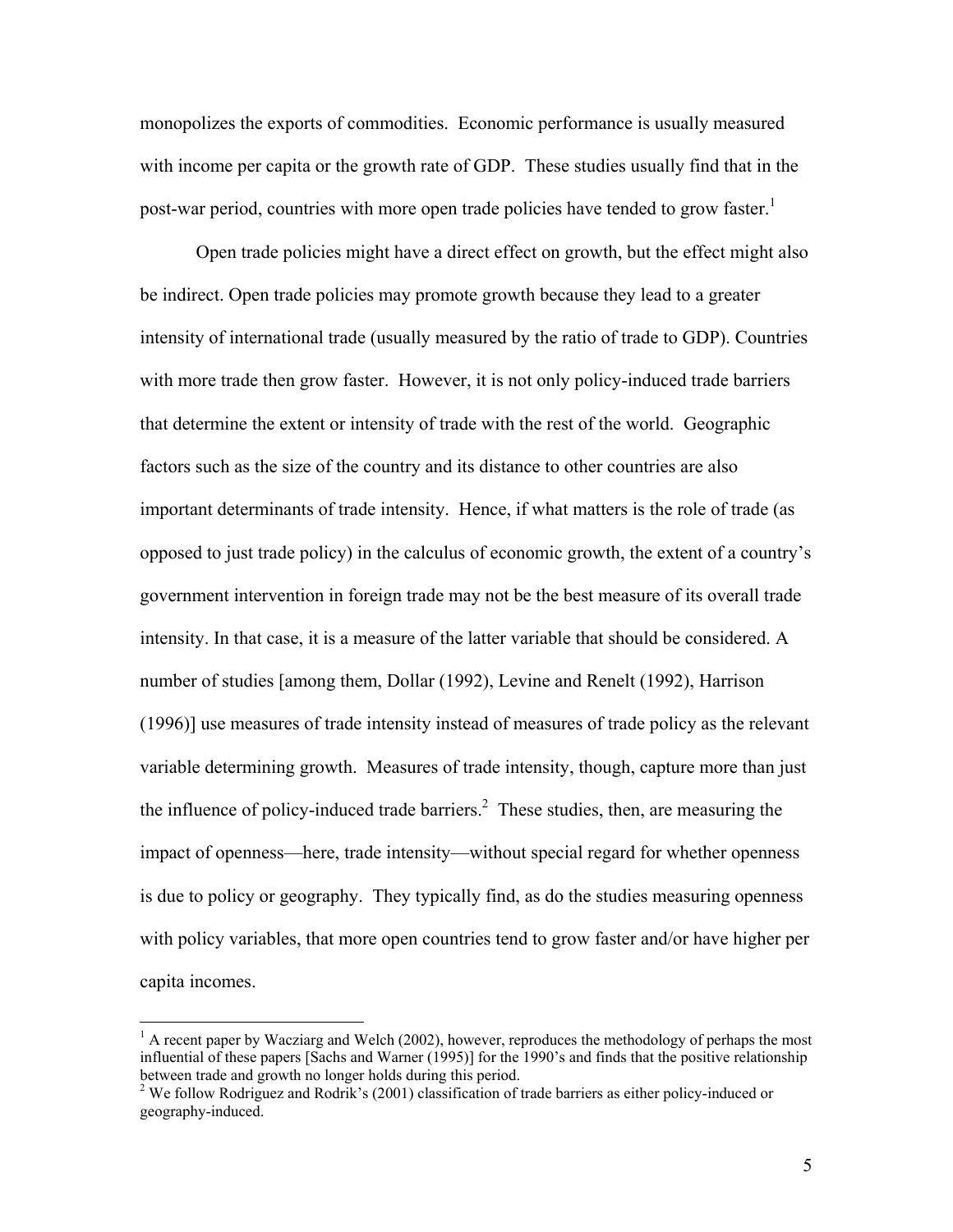The early evidence is fairly suggestive of a positive relationship between openness and growth. But there are fundamental problems that permeate all of the studies, casting serious doubts on the validity of the estimation results. In particular, the empirical methodology is subject to two severe econometric problems: endogeneity and omitted variable bias.<sup>3</sup>

The endogeneity bias arises because trade policy is endogenous to economic performance. The usual story is that more openness causes more growth. But causality might run the other direction; countries with lousy economic performance might have a propensity to close their borders to international trade. This might occur, for example, when countries increase tariffs to supplement faltering tax revenue. In the data, one would observe bad economic performance correlated with higher protection, but the causality would run opposite the typically assumed direction. In this case, economic performance would cause trade policy (and thus trade intensity) and not the reverse.

 The omitted variable bias arises if variables omitted from the regression are those really driving the relationship between openness and growth. For example, it could be that countries with good institutional infrastructure grow faster. Good institutions may happen to be correlated with open trade policies, but it may be that it is the quality of the institutions that really drives growth. Unless one somehow measures and controls for the quality of institutions, the observed correlation between trade and growth might be misinterpreted as a causal relationship between the two.

 Ordinary Least Squares regression, the tool used in most of the early studies on trade and growth, yields biased estimates of the coefficient of interest—the impact of

 $\overline{a}$ 

<sup>&</sup>lt;sup>3</sup> Most individual papers are also subject to particular conceptual and empirical criticisms. See Edwards (1993) and Rodriguez and Rodrik (2001) for detailed assessments of some of these papers.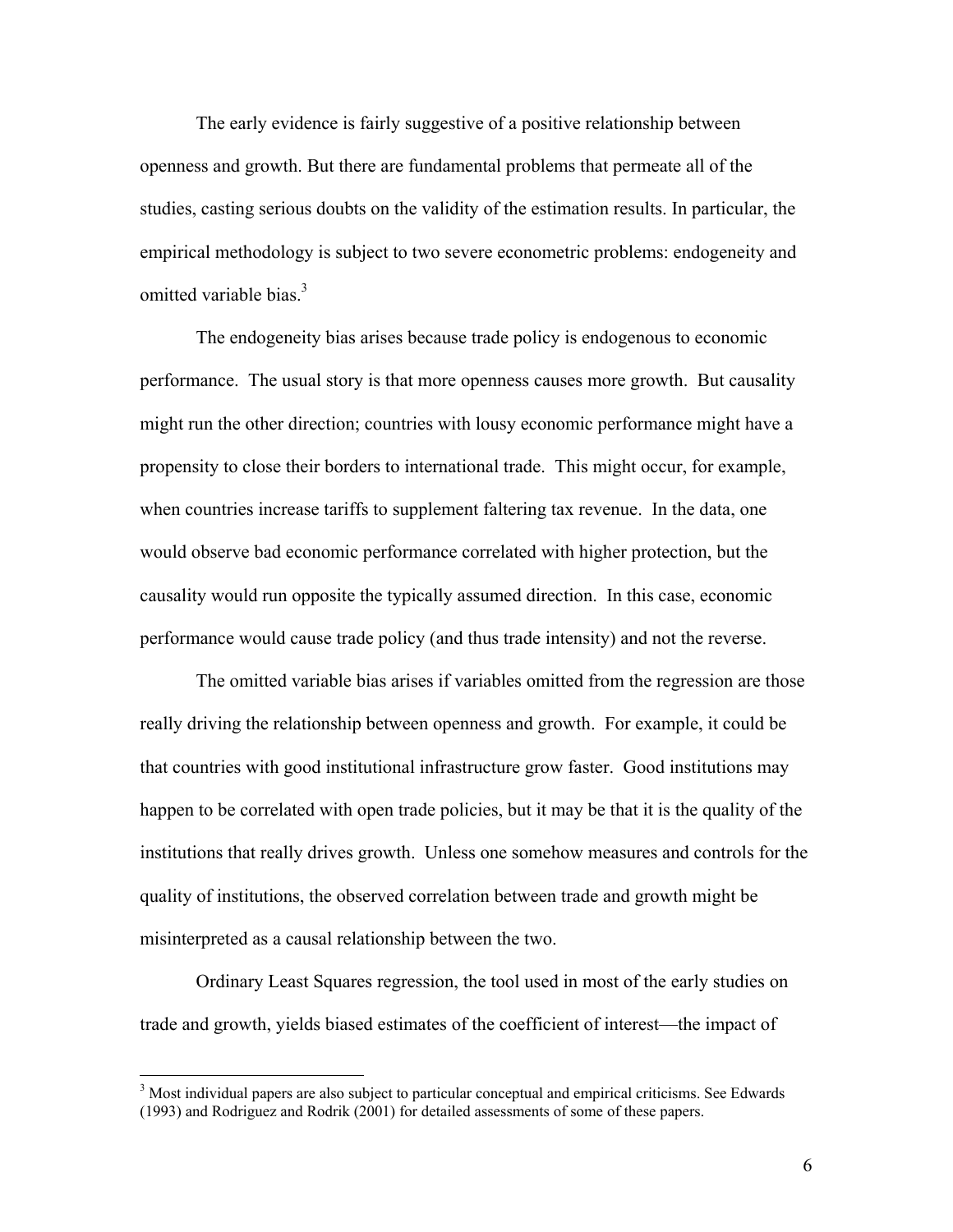openness on growth—in the presence of endogeneity or omitted variables. The examples above—and others the reader might think of—strongly suggest that endogeneity and omitted variable bias are not likely to be minor technical quibbles; they might be driving the results.

Acknowledging these shortcomings, the literature evolved in two directions. First, it introduced instrumental variables estimation to deal with the endogeneity bias. Second, it introduced other relevant control variables to deal with the omitted variable bias. After several papers and methodological improvements, the results confirm the suspicion that the early results were driven by these biases. Once they are properly addressed, the positive relationship between openness and growth seems to vanish. We review this work next.

#### **ii. The recent evidence**

 $\overline{a}$ 

The trade intensity of a country depends on both policy-induced and geographyinduced barriers to trade. A problem with policy-induced barriers to trade, as noted above, is that they are influenced by both economic performance (the endogeneity problem) and other factors omitted from the usual growth regressions (the omitted variables problem). Geography-induced trade barriers, such as distance to other countries, proximity to oceans, and population are instead (plausibly) neither affected by economic performance nor by any omitted variable that also affects economic performance.<sup>4</sup> Frankel and Romer (1999) base their estimation strategy on the exogenous character of geography-induced barriers to trade, which they use to instrument for trade intensity. The instrumental variables approach then essentially uses the relationship

<sup>&</sup>lt;sup>4</sup> Omitted variables may still be correlated with geography-induced trade barriers, even though they do not affect them.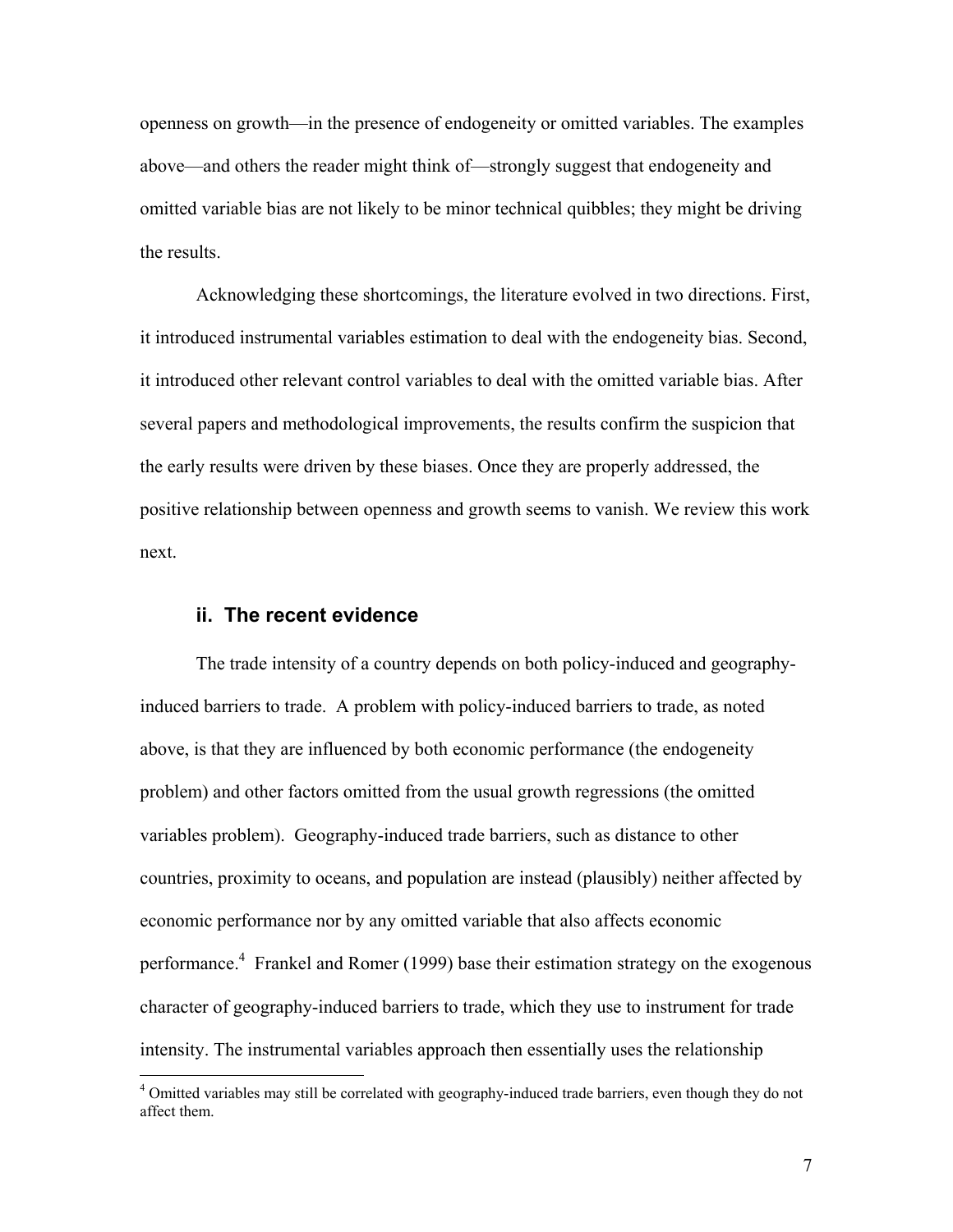between geography-induced barriers to trade and economic performance to infer the impact of policy-induced barriers to trade. Frankel and Romer (1999) find that the geography-induced component of trade does in fact influence economic performance: an increase of ten percentage points in the share of trade in GDP increases income per capita by a magnitude of between ten and twenty percent. This result is consistent with the earlier results, which thus appear robust to the instrumentation of trade intensity with geographic (predetermined) variables. However, as we discuss next, once other relevant (omitted) variables are included as controls in the empirical specification, the estimated positive effect of trade on growth disappears.

A theoretical cause for concern about the extent to which a result such as Frankel and Romer's could serve as guidance for policy is the implicit assumption that both geography-induced and policy-induced barriers to trade impact growth in a similar way. Frankel and Romer (1999) acknowledge this problem noting that "differences in trade resulting from policy may not affect income in precisely the same way as differences resulting from geography." Rodriguez and Rodrik (2001) make the stronger point that "to the extent that policy is targeted on market failures, trade restrictions can augment incomes (or growth rates) even when indiscriminate barriers in the form of geographical constraints would be harmful." Moreover, even if policy-induced and geography-induced barriers to trade had the same impact on income at a particular point in time, it is also assumed that the ways they impact trade change over time similarly, which is even more unlikely. For example, information technology has changed the role of distance compared to what it was only 20 years ago. Similarly, the way in which, say, tariffs impact trade has changed over time as foreign direct investment and outsourcing have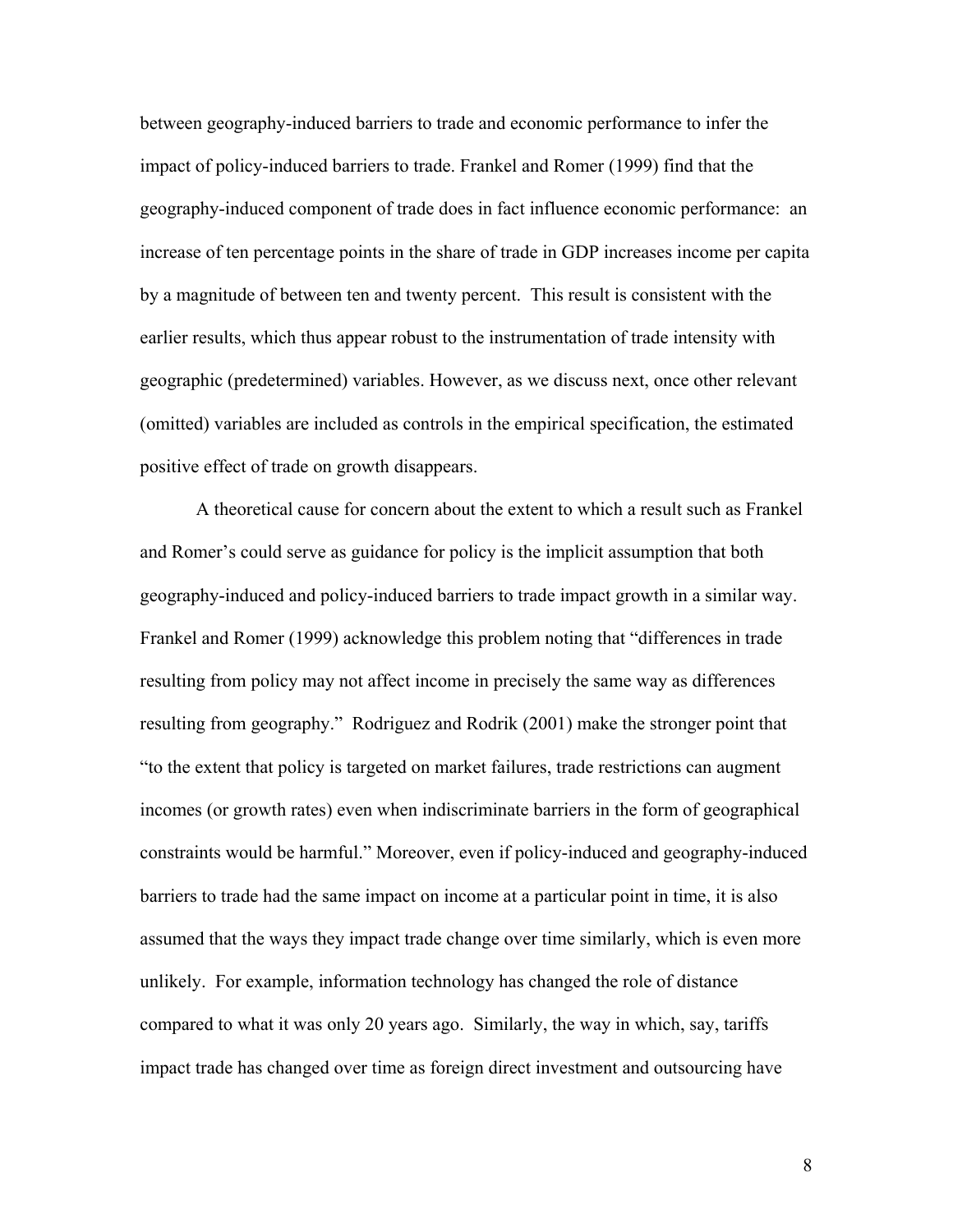become more popular. The instrumental variables approach basically forces these changes over time in how the different barriers to trade work to change in the same way.

 In any event, the result on the positive effect of trade is not robust to alternative empirical specifications that control for omitted variables. Two groups of omitted variables have been considered. The first group includes variables related to the geographic location of a country. Here, geography is thought of as a *direct* determinant of long-run growth. A typical example is the distance of a country from the equator. Easterly and Levine (2003) point to the fact that "…compared to temperate climates, tropical environments tend to have poor crop yields, more debilitating diseases, and endowments that cannot effectively employ production technologies developed in more temperate zones" to motivate the inclusion of "distance from the equator" in the empirical specification. Rodriguez and Rodrik (2001) and Irwin and Terviö (2002) include this variable as an additional control in the Frankel and Romer framework, and find that the effect of trade on income per capita is substantially reduced and is no longer significant. Other geographic variables, such as the percentage of a country's land area that is in the tropics or a set of other regional dummies, are alternatively considered. The inclusion of these variables have similar effects on the estimation results: the positive and significant effect of trade on growth disappears.

A second group of variables relates to the institutional development of a country. The inclusion of these variables in a regression explaining cross-country differences in per-capita income is suggested by a literature that focuses on the role of institutions in economic development [Hall and Jones (1999), Acemoglu, Johnson, and Robinson (2001)]. The "institutions and growth" literature is subject to most of the same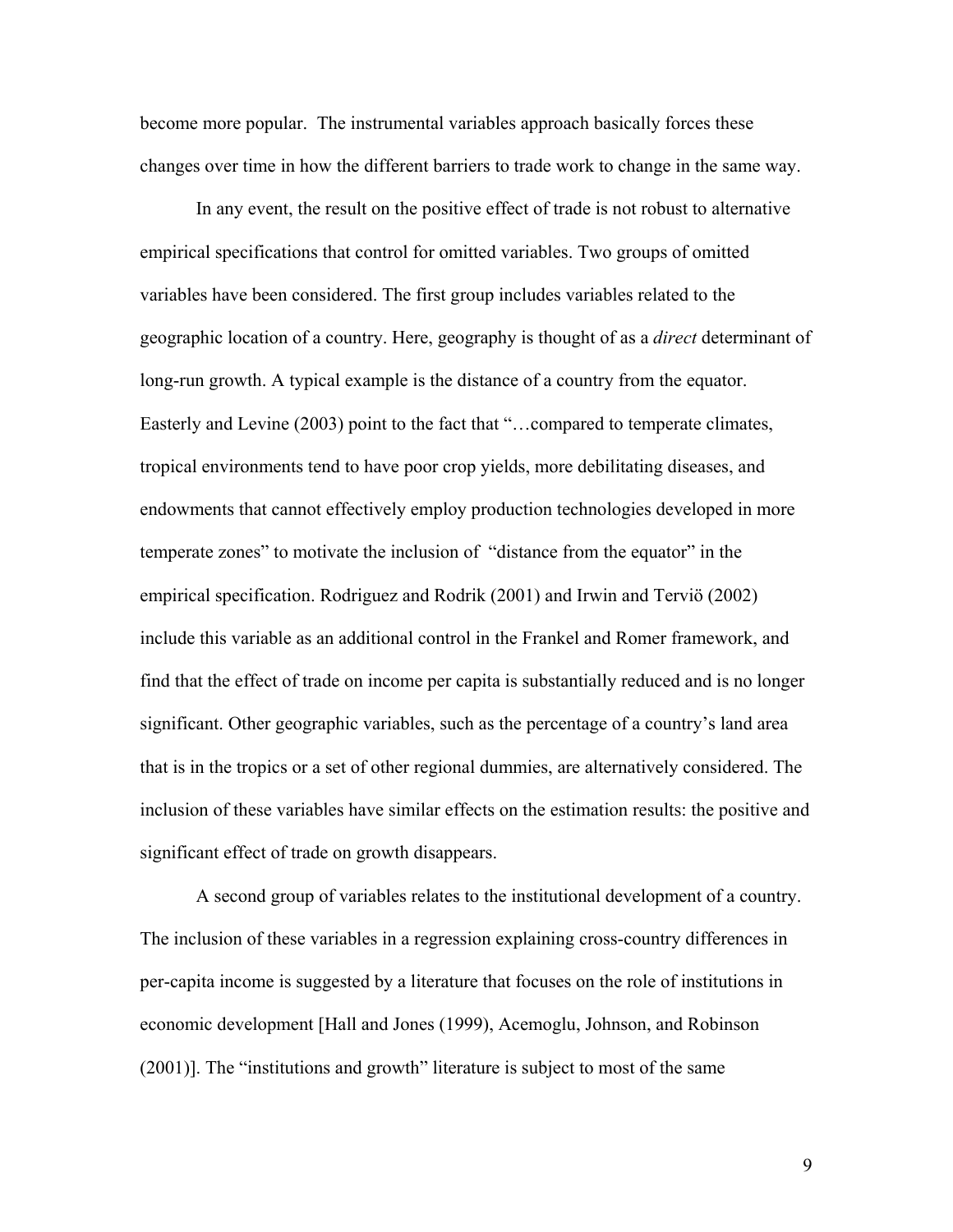weaknesses that plague the trade and growth literatures. Once again, there are the issues of endogeneity and omitted variables. In the case of the former, do institutions cause growth or does growth cause good institutions? As in the trade and growth literature, researchers have searched for instruments. Acemoglu, Johnson, and Robinson (2001) propose a creative instrument for institutional development—the mortality rates of settlers in the colonial period. They argue that the feasibility of European settlement influenced the type of colonization and the type of institutions created by the European colonizers. In areas with low rates of settler mortality, European settlers "tried to replicate European institutions with strong emphasis on private property and checks against government power." Instead, where settler mortality was high, colonizers created extractive states, with institutions that did not protect private property and did not provide checks and balances against government expropriation. Using settler mortality as an instrument for institutions, these authors find that institutions matter for growth. Rodrik, Subramanian, and Trebbi (2002) combine the trade and institutions theories into a unifying framework that allows them to estimate the partial effect of each of these forces. They find that while the effect of institutions on income per capita is robust to the inclusion of trade as an explanatory variable, the effect of trade is not robust to the inclusion of institutions. Dollar and Kraay (2003) perform a similar exercise, but they argue that, due to the correlation between the variables capturing "openness" and "institutions", and also between the instruments typically used for these two variables, the identification of the partial effects is weak. However, they do not challenge the failure to identify a positive effect of trade on growth.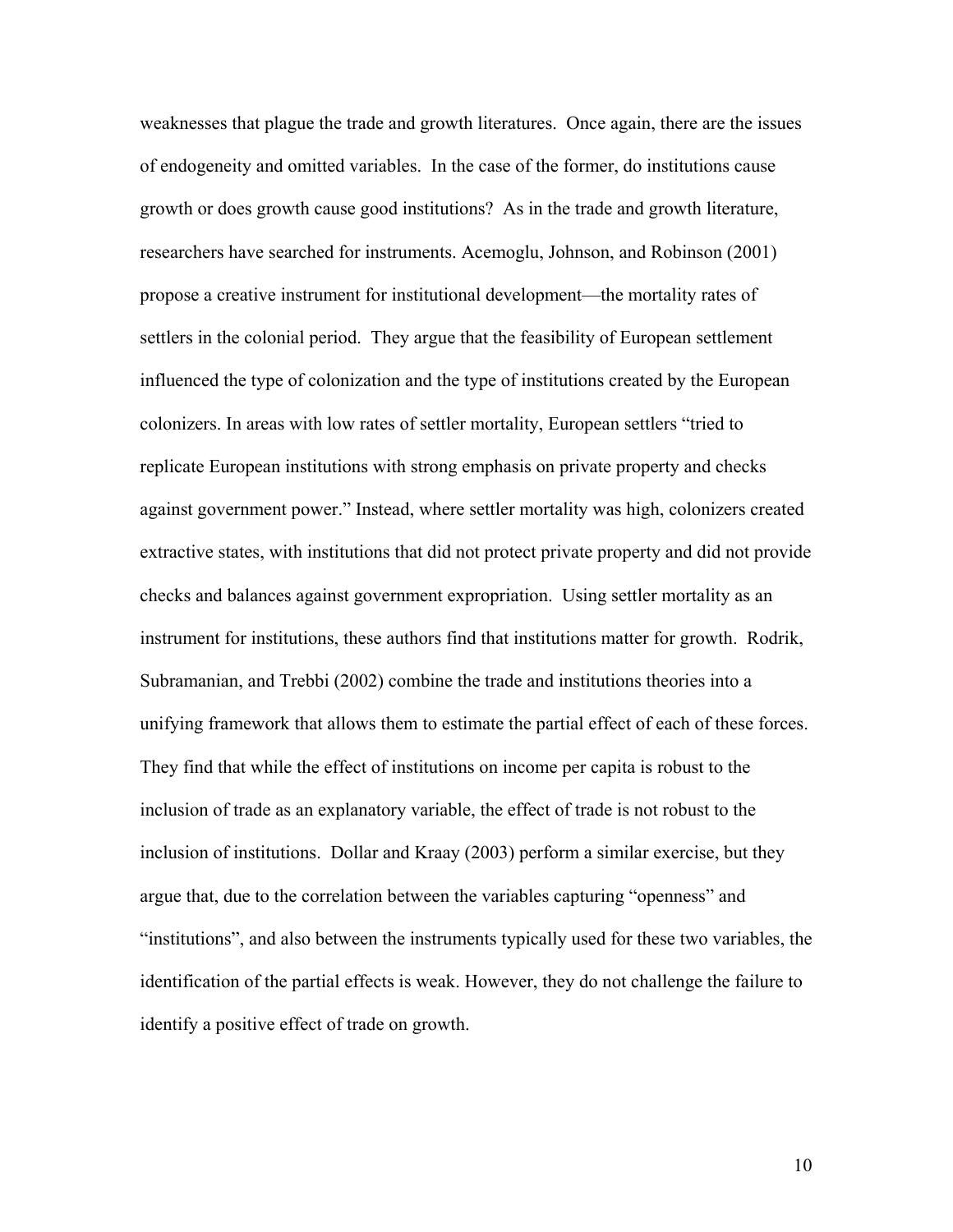#### **iii. What do we learn?**

This literature attempts to identify the impact of openness on growth from crosscountry evidence at the macroeconomic level. The final verdict may have to wait for further work using alternative datasets, variables, instruments, and empirical specifications. But the available body of empirical work shows that, once earlier methodological problems such as endogeneity and omitted variable bias are addressed, there is no further evidence of a significant causal connection between openness and growth. The results might seem disappointing. After all, they fail to provide an answer to the question that motivated the literature in the first place. However, we next argue that there is in fact something important to learn from this literature. We learn that the question: "Does trade openness promote growth?" does not have a simple and unconditional answer. As formulated, this is not the question we should be asking.

# *3. The limits of the typical macro-evidence regression*

Suppose researchers figured out a completely convincing set of solutions to the endogeneity and omitted variables problems that are outlined above. There are still limits to the typical regression run using macroeconomic data. Put another way, even if these regressions were executed to perfection, they would still have at least two flaws. One problem with every trade and growth regression we have examined is that trade policy is always summarized by a uni-dimensional index. The other problem is that these regressions do not allow for a state-dependent impact of trade policy.

Even a quick review of how trade policy might work suggests that both of these modeling decisions are puzzling. First, there are many channels through which trade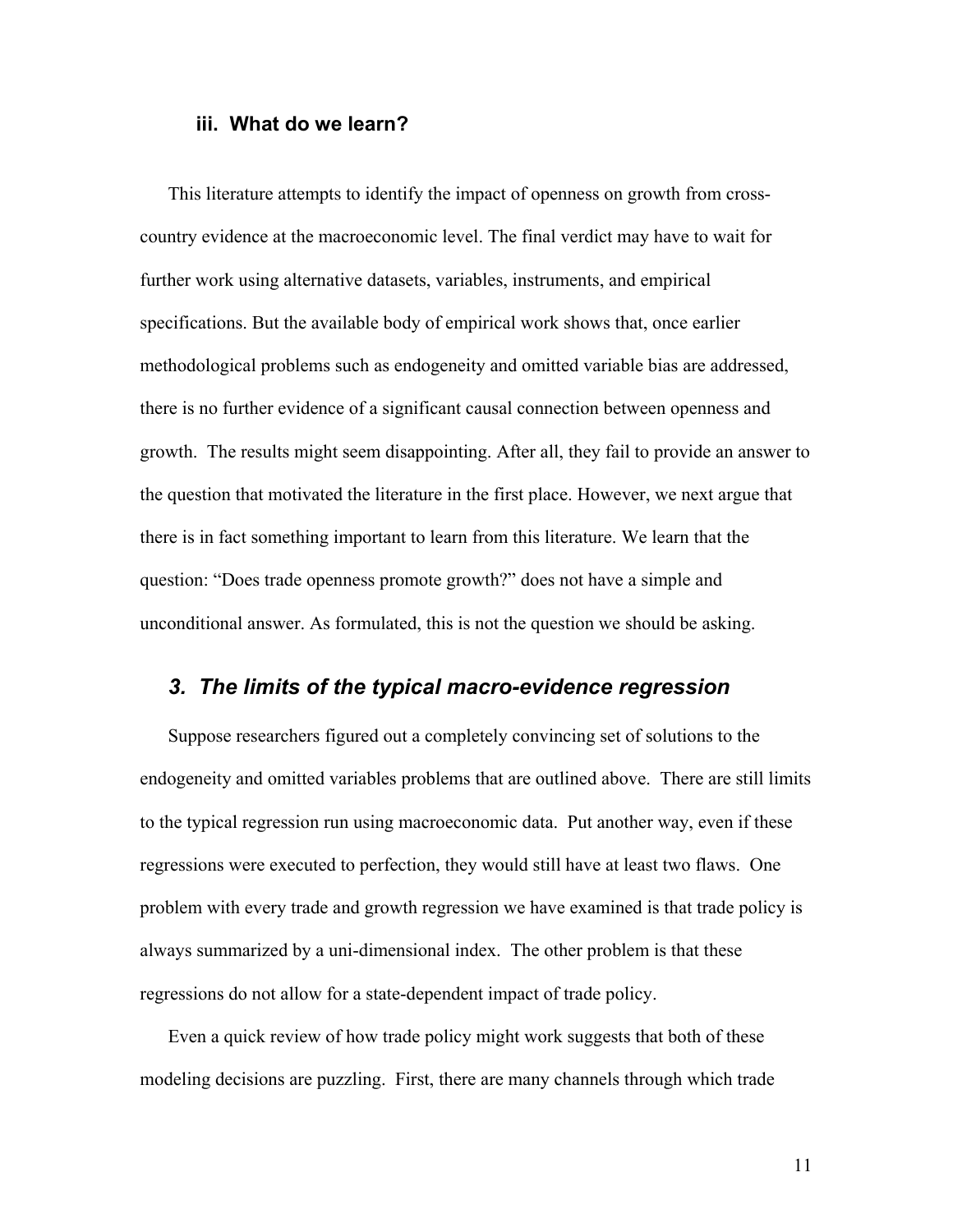policy might affect economic performance. For example, trade policy might affect the degree of product-market competition, and therefore also mark-ups and firms' incentives to innovate and increase efficiency. Trade policy influences the volume of trade, and thus the extent of learning that might occur in international transactions. Trade policy also stimulates the expansion or contraction of different sectors, thus increasing total output to the extent that firms in sectors that expand generate positive externalities, and reducing output to the extent that resources are inefficiently reallocated.

Second, there are many instruments of trade policy. These include import restrictions such as tariffs, quotas, and import licenses, and export incentives such as export subsidies and subsidized credit to exporters. There are additional policy instruments closely related to international trade, such as policies on foreign direct investment, and technology transfer. Any of these instruments can be applied selectively or across the board, over short or long periods of time.

Third, the partial effect of a particular policy instrument operating through a specific channel may also depend on the characteristics of the economic environment. A country may be developed or less developed, it may or may not have a well-functioning financial sector, it may have public servants chosen primarily for their knowledge and technical skills or instead for their political loyalty.

The effect of trade policy on growth is the combined result of many policy instruments operating through many channels in a particular economic environment. Given this diversity, it is strange that the typical trade and growth regression virtually always consists of a linear or log-linear regression of a measure of growth on a single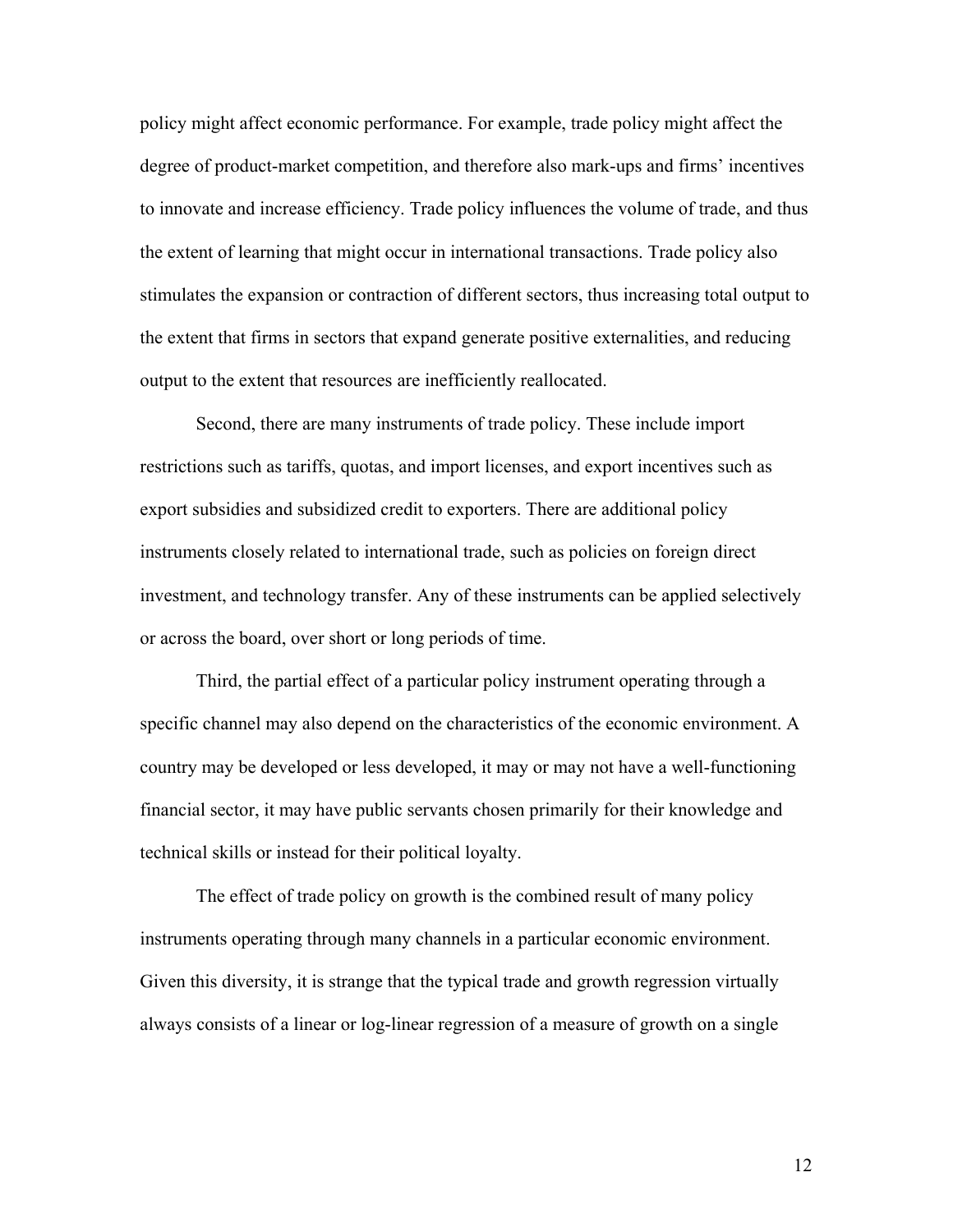measure of openness—and other controls. This empirical framework seems unable to uncover the relevant mechanism through which trade affects growth.

This framework implicitly imposes two restrictions. The first restriction is that the combined impact of the different aspects of the commercial policy of a country can be reasonably represented with a single variable, which captures the degree of "openness" to foreign trade. Examples of this uni-dimensional representation of trade policy are the openness index created by Sachs and Warner (1995) and the traditional trade intensity index (volume of trade divided by GDP) used by Frankel and Romer (1999) and several other papers. This representation, by design, rules out any differential impact of alternative policy options that result in the same level of measured "openness".

In addition, the linear framework imposes a monotonic relationship between the single measure of trade policy and growth. Hence, it not only assumes that trade policy can be properly represented with a single variable, but also that the direction in which it affects economic performance is state-independent. This is a very restrictive assumption. What works for a poor country may be inappropriate for a rich country (or for when that same poor country becomes richer), and what works for a country with a government captured by interest groups may not work for a country with a government that has disciplinary power over those groups. More generally, the economic environment under which trade policy is conducted may matter. The linear framework as always employed in the literature is not flexible enough to capture state-dependent effects of trade policy.

 Consider the following simplified characterization of two views about the distinguishing features between the export-led strategy of several East Asian countries and the import-substitution strategy of many Latin American countries. The first view is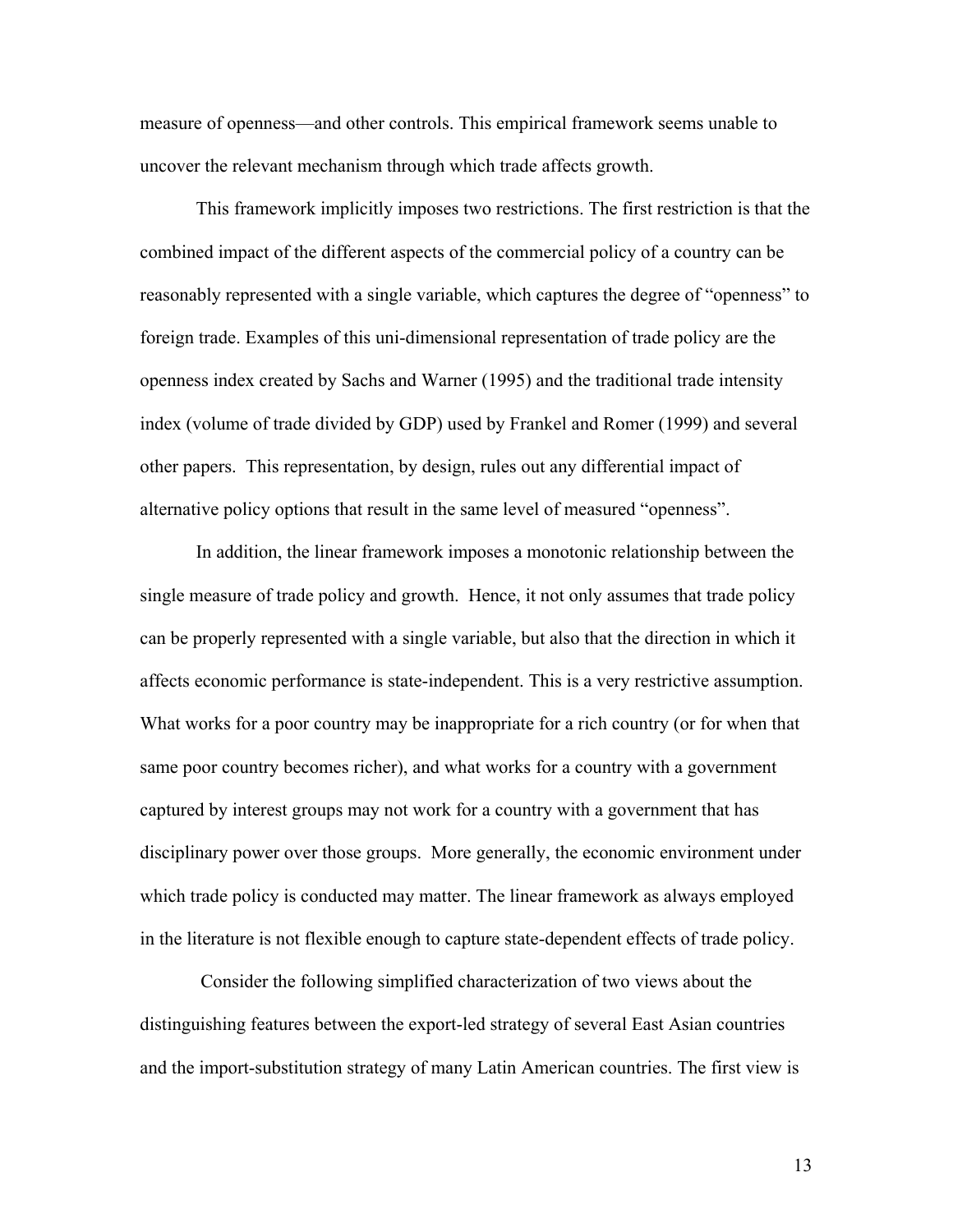that the East Asian countries succeeded because they kept their economies open. This view is based on the underlying belief that open trade policies promote growth. The second view is that it is not the overall level of protection but *how* protection was implemented that explains the differing experiences of these two groups of countries. For example, the Korean government provided protection and import licenses to selected firms and sectors with the condition that they fulfilled pre-established objectives such as export targets. According to this view, as important as the protection itself was the fact that Korean firms expected the government to enforce this *quid pro quo*. In contrast, the disciplinary role of the government was mostly absent in the Latin American experience, where high levels of protection perpetuated inefficient industries. How do these two views fit into the typical trade and growth regression framework? The first view fits reasonably well. The hypothesized positive effect of trade on growth maps directly into a prediction on the sign of a coefficient estimate. The second view, however, cannot be as easily accommodated into the framework. For example, the uni-dimensional index of openness is unable to capture the disciplinary role of the government or the appropriateness of the particular selection of firms or sectors to protect. Similar levels of overall protection may in fact disguise enormous differences in incentives facing firms.

Despite these problems, the restrictive nature of the empirical framework would not necessarily prevent us from finding an answer to the question: Does trade openness promote growth? If every trade restriction is harmful regardless of the policy instrument, the mechanism through which it operates, and the environment in which it is implemented, then the linear framework would be a reasonable simplification of the true underlying relationship between trade policy and development. In that case, the above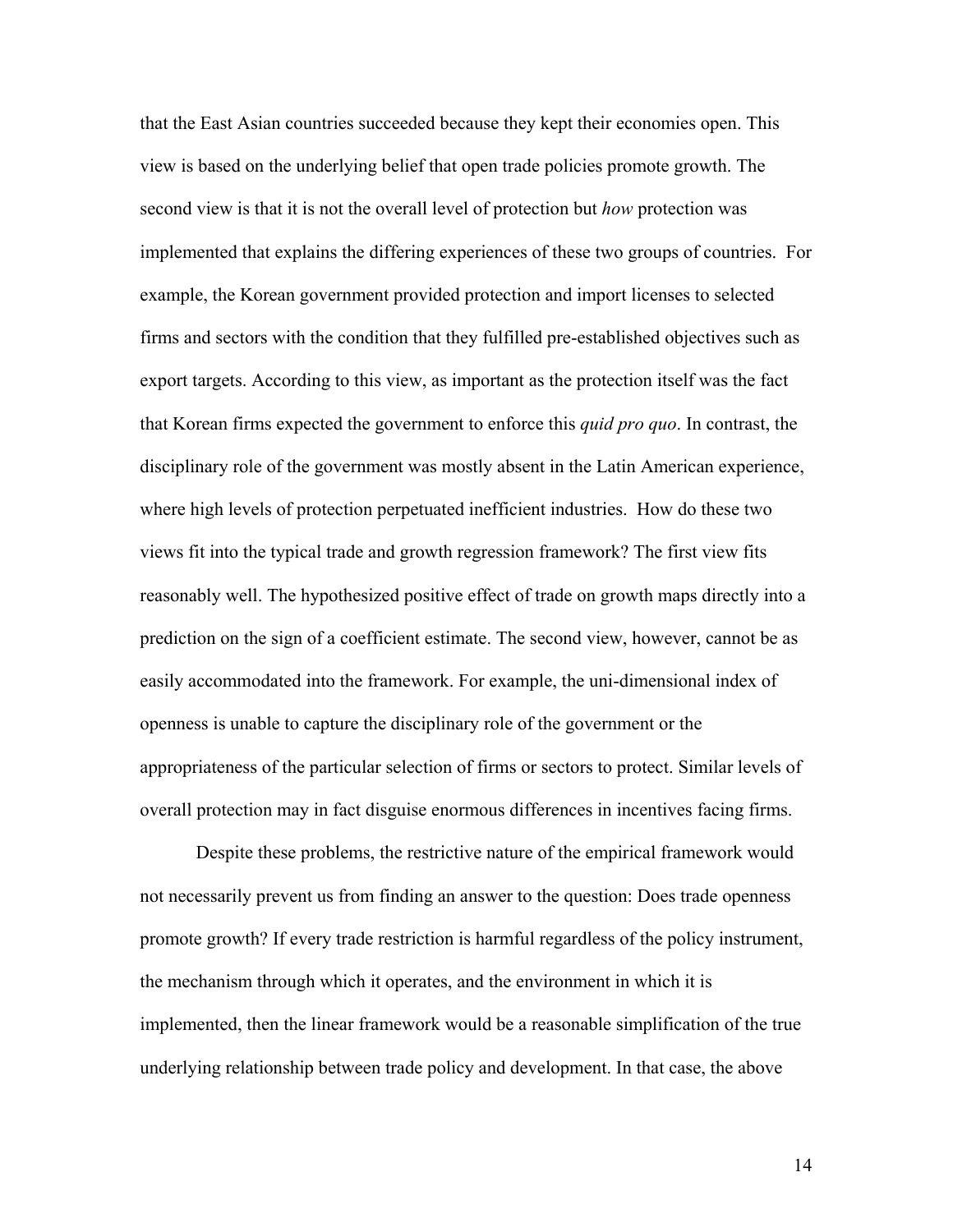concerns would be unimportant quibbles missing the big picture, and the connection between openness and growth would easily show up in the estimated coefficients of macro-level regressions. However, this is not what we find. This implies that, despite the appeal of the linear regression with a single measure of trade policy, this simple framework is too restrictive to capture the underlying relationship between trade policy and development. It implies that the question "Does trade openness promote growth?" does not have a simple and unconditional answer. It implies that we need to change the type of questions that we ask and the type of answers that we look for if we want to understand the effect of trade policy on growth.

Because we believe the typical cross-country regression simply cannot capture the nuanced ways in which trade policy might impact growth, we turn now to some possible alternative approaches.

## *4. Focusing on Mechanisms: Using the microeconomic data*

 Thus far, we have focused mostly on what the previous literature has (and has not) done. We have concluded that this literature, at the end of the day, is quite inconclusive. The fact that clear answers have not been forthcoming does not mean the question is unimportant. To the contrary, we want to know "Does the free trade mantra really work?" Does a more liberal trade policy, appropriately implemented, promote growth? As important as these questions are, the cross-country growth regression framework, the workhorse of the entire literature, is the wrong tool for the job. We argue below that this framework has consistently used the wrong sort of data. We further argue that the literature's focus on outcomes instead of mechanisms is responsible for the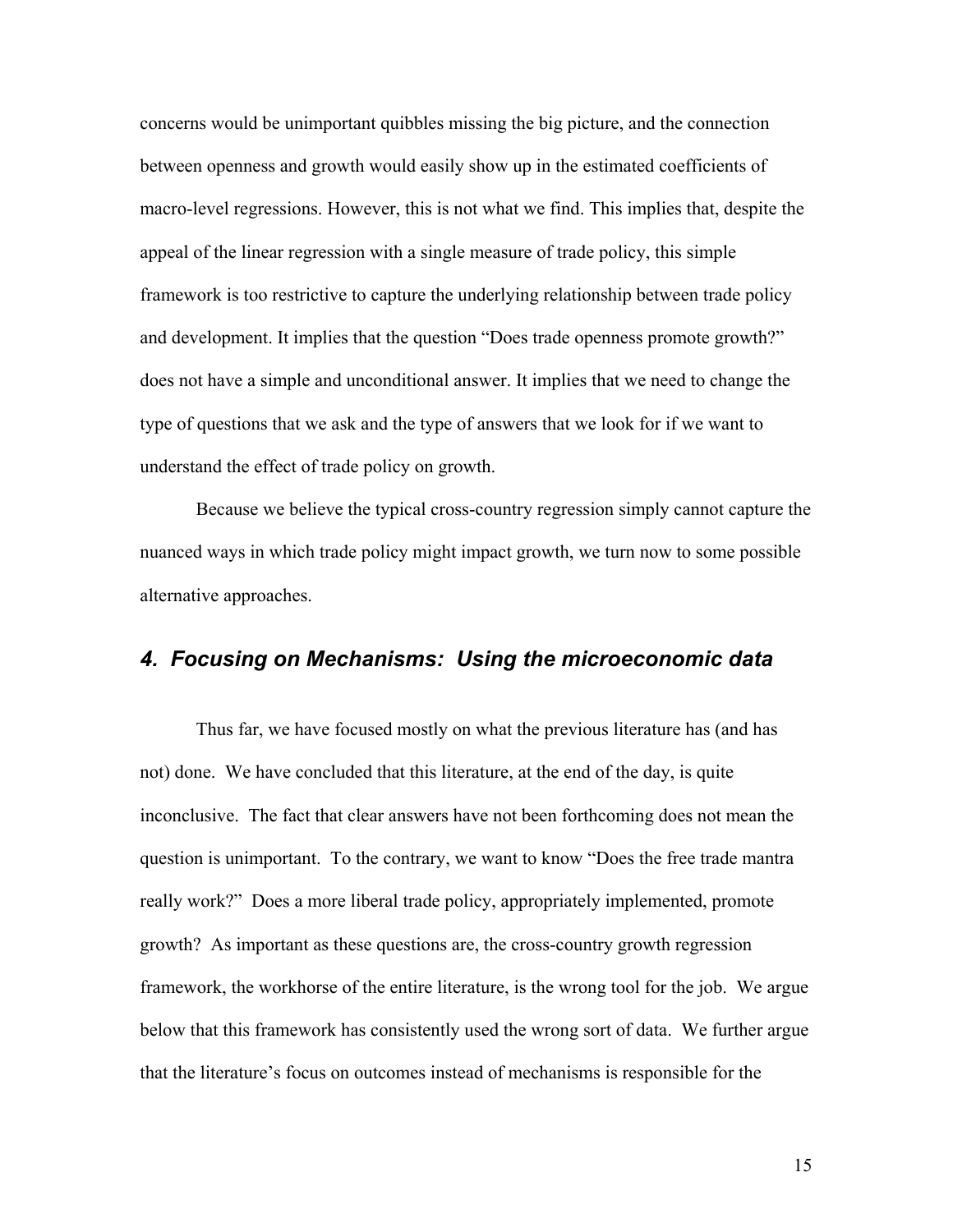ambiguous conclusions of the literature. Furthermore, this focus on outcomes severely limits the policy relevance of the existing trade and growth literature. We proceed by first advocating a change in the type of data that researchers interested in the trade and growth nexus might use. We then attempt to make a case for shifting the research focus from outcomes to a more careful examination of the mechanisms through which more liberal trade policies might enhance growth.

#### • *Data Issues*

The existing trade and growth literature has consistently used country-level macroeconomic data. The problem with country-level data, in a nutshell, is that they are not sufficiently informative. Countries do not produce anything and countries do not trade with one another. Firms and consumers do these things. Exactly how one intended or expected to measure the impact of trade on incomes without any reference to firms and/or households is something of a puzzle. The idea behind using national-level data is presumably that, in some sense, it gets it right on average. That while some firms gain and others lose, that while some households benefit and others suffer, and that while some industries thrive under more liberal trade while others contract, national-level data somehow averages all this out. Furthermore, the national-level data gets these averages right not just for a given country but for all countries. While all this could be true, we are unconvinced. Instead, perhaps the national-level data have been used because they are easy to use, because they are mostly readily available, and because they make it pretty easy to sit at one's computer and run STATA do-files until one's eyeballs glaze over. That it is easy doesn't make it right.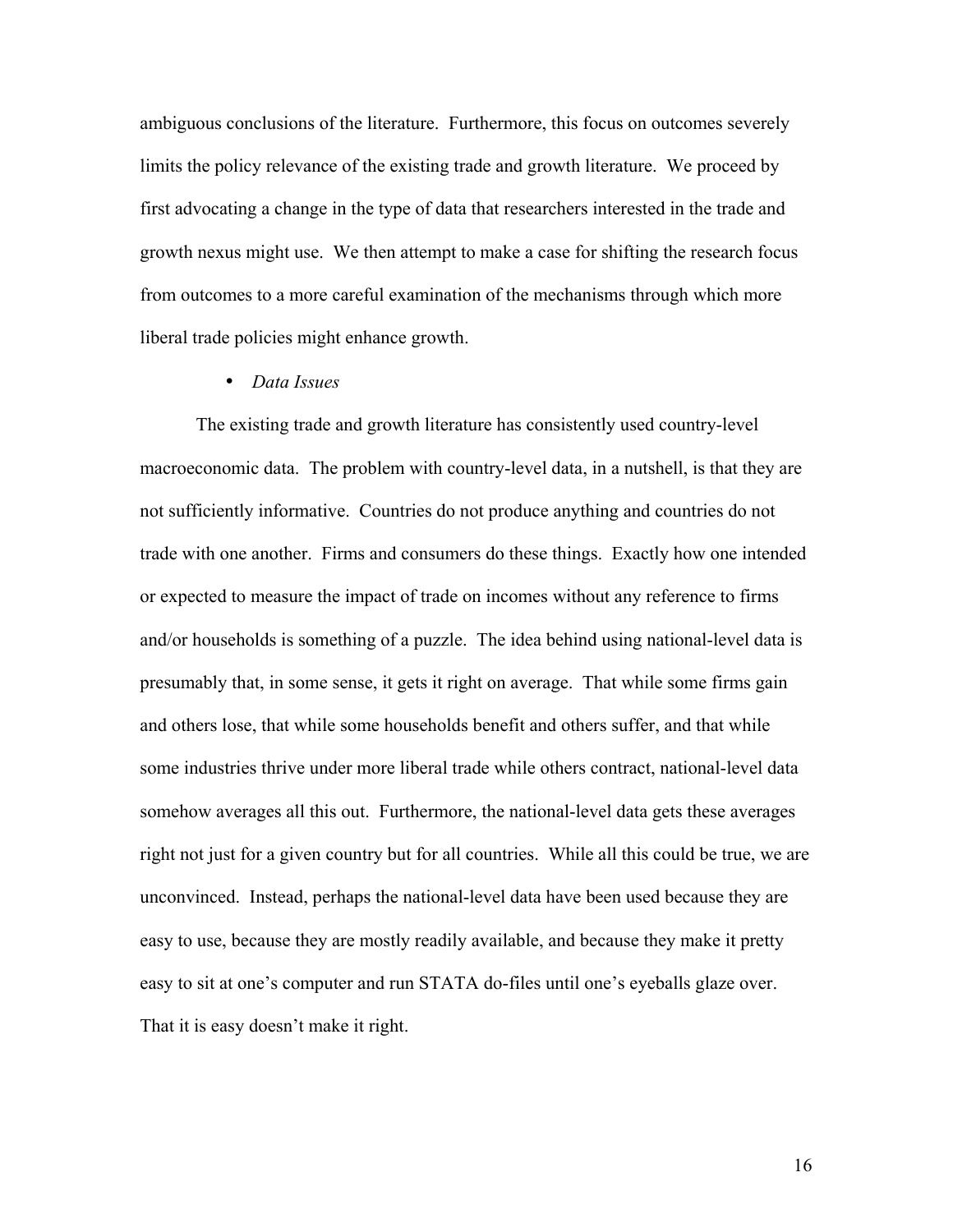Country-level data leads one to author papers that seem to address the big questions—questions like "Does trade enhance growth: a 162 country study of the world since 1972." We suggest below, though, that more progress might be made by asking "smaller" questions and writing papers such as "The impact of trade liberalization on groundnut farmers in Senegal and Gambia." Some of this is of course a matter of taste, but perhaps we as a profession risk our longer-run credibility when we make grand claims that might appear in the *Economist*'s "Economics Focus" page, but which overreach. Country-level data, while informative for some issues, simply are not granular enough to capture how trade impacts firms and households around the globe.

#### • *Mechanisms*

The aggregated nature of the data often seems appropriate because the question being posed is sufficiently general. Asking whether trade makes a country richer cries out for country-level data on trade and income. At the heart of the problem is the focus on outcomes instead of mechanisms. Researchers ask whether more liberal trade enhances growth without explicitly asking *why* this might be true. These authors presumably have an economic model in the back of their minds. They seldom, if ever, get around to writing it down. This turns out to matter. A well specified model could help answer the following sort of questions.

- Which variables need to be in the model and what role do these variables play in the trade growth nexus? Relatedly, are the variables for which data are available reasonable proxies for what really ought to be included in the econometric work?
- Which variables are omitted and hence are captured in the disturbance term of the regression? When this question is explicitly addressed in a model, one can then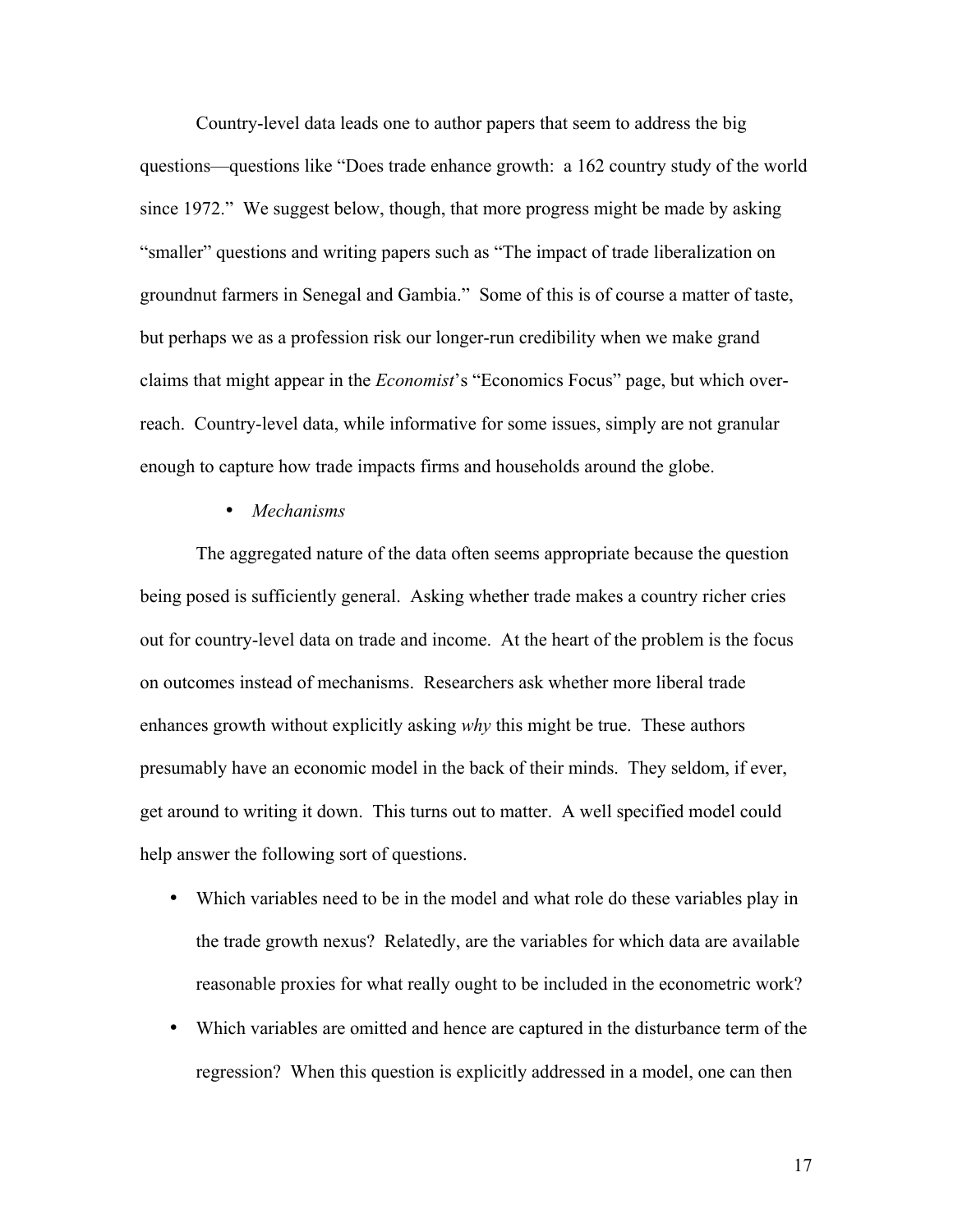evaluate whether the usual assumptions about the residual in OLS (or otherwise) make economic sense. This relates closely to the next question.

- Which variables are exogenous and which are not? As it relates to estimation and whether one needs to use instrumental variables, this is an econometric issue. Namely, are included regressors correlated with the disturbance term? To sensibly answer this econometric concern, though, one really needs an economic model, not just plausible stories. For example, while "institutions" has an endogenous sort of ring to it, exactly why are institutions (somehow measured) correlated with the economic phenomena that are aggregated into the residual?
- Through exactly which avenues does trade enhance growth? This is explored further below. Addressing this question is key if the results are going to be policy-relevant. As noted in section 3, there are many ways in which trade and growth could interact, and they don't all result in a linear regression of growth on a uni-dimensional index of trade or globalization.
- What are the dynamics? It is important to understand and model how the relationship(s) between trade and growth change over time. This is likely to address two related issues. First, how might the particular relationship between trade and growth vary depending on a country's stage of development? For example, the disciplining role of imports may be stronger (and hence have a greater impact on growth) for a newly emerging economy than for a welldeveloped one. Similarly, policies that open an economy to FDI may be more relevant in middle income countries than in very poor ones. The general issue here relates to the state-dependence of the impact of policy. *How* a policy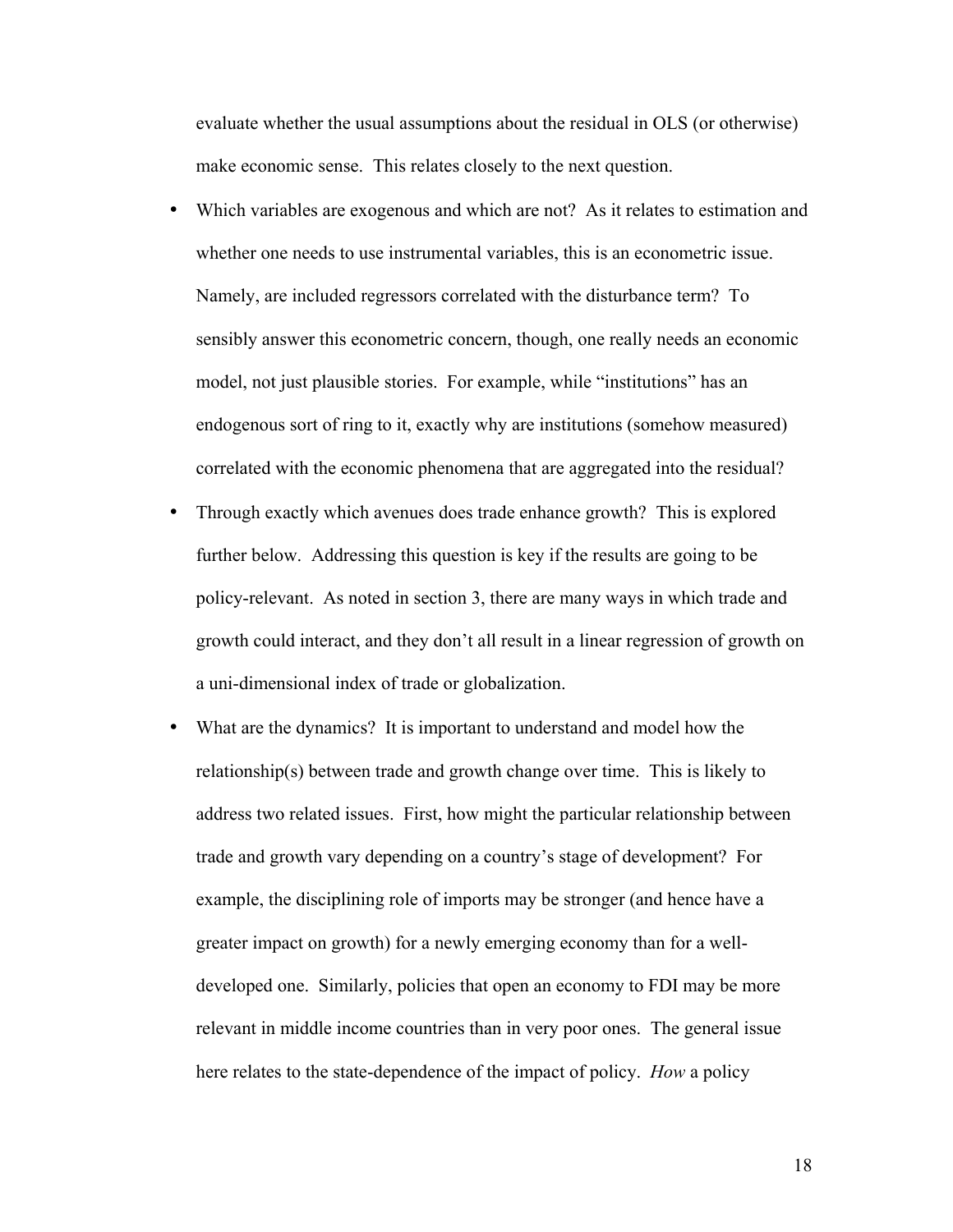impacts growth may depend on *when* it is implemented. Second, even if there is no state-dependence to policy, the role of fundamentals like transport costs and information technology—issues that may explain how trade and growth interrelate—may change over time. Even without state-dependence, it is important to model how (non-state-dependent) relationships change over time.

In short, a model forces the researcher to think about just why trade might enhance growth. In so doing, it overcomes one of the problems with the traditional country-level approach. A focus on mechanisms rather than just outcomes provides insight into choosing among the different flavors of trade policy. Conversely, without a model, it is hard to convincingly answer any of the above questions.

 The main benefit of a model is that it allows researchers to start to explore the ways in which trade might enhance growth and investigate the empirical validity of particular avenues. A secondary benefit is that when the econometrics are more closely tied to a well-specified model of economic behavior, one can engage in the iterative process in which if the data do not support a particular prior, one can examine just where the theory fails to find support in the data and then re-visit the model. That process allows one to ask if there are perhaps more reasonable modeling assumptions that have more empirical support.

 If the trade and growth literature went in this direction instead of the current country-level growth regression direction, the "trade and growth" literature would include the following: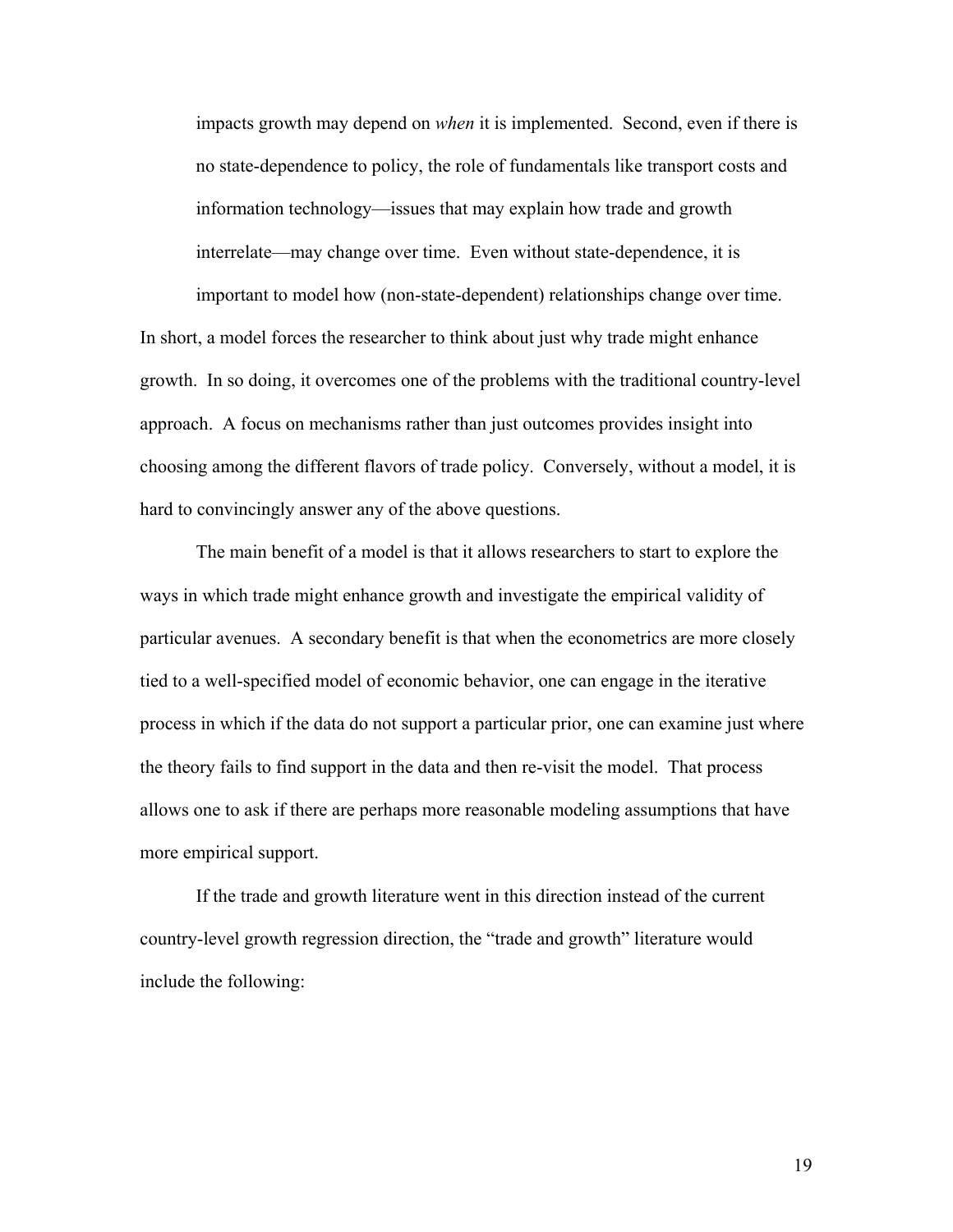- Detailed plant-level studies investigating whether more competition from abroad makes domestic markets more competitive (by reducing price-cost margins) hence leading to a more efficient allocation of resources and higher real incomes.
- Detailed plant-level studies investigating whether international competition somehow forces domestic firms to be more productive. Higher productivity would be expected to contribute to greater growth.
- Studies examining the spillover effects of international trade. Goods trade may facilitate the transmission of knowledge, and knowledge accumulation may lead to higher growth.
- Studies examining the spillover effects of foreign direct investment (FDI). Perhaps knowledge is transmitted by watching how foreign-owned plants produce. This knowledge accumulation might also contribute to higher growth.
- Studies investigating who works at new FDI plants. In the presence of substantial unemployment, FDI, even absent spillover effects, might increase employment and hence incomes. Do these new FDI plants increase employment and/or raise the wages of the already employed?

This list is illustrative, not complete. There is, in short, a reason why so many economists believe globalization might be good for growth. In fact, there are many such reasons and the policy implications clearly differ across them. For example, in South Africa, it may be the employment effects of FDI that most contribute to growth while the potential for knowledge spillovers through goods trade is limited. Such an instance would point toward encouraging FDI but with more regard to whether the new investment requires substantial labor and less regard to technology transfer issues. In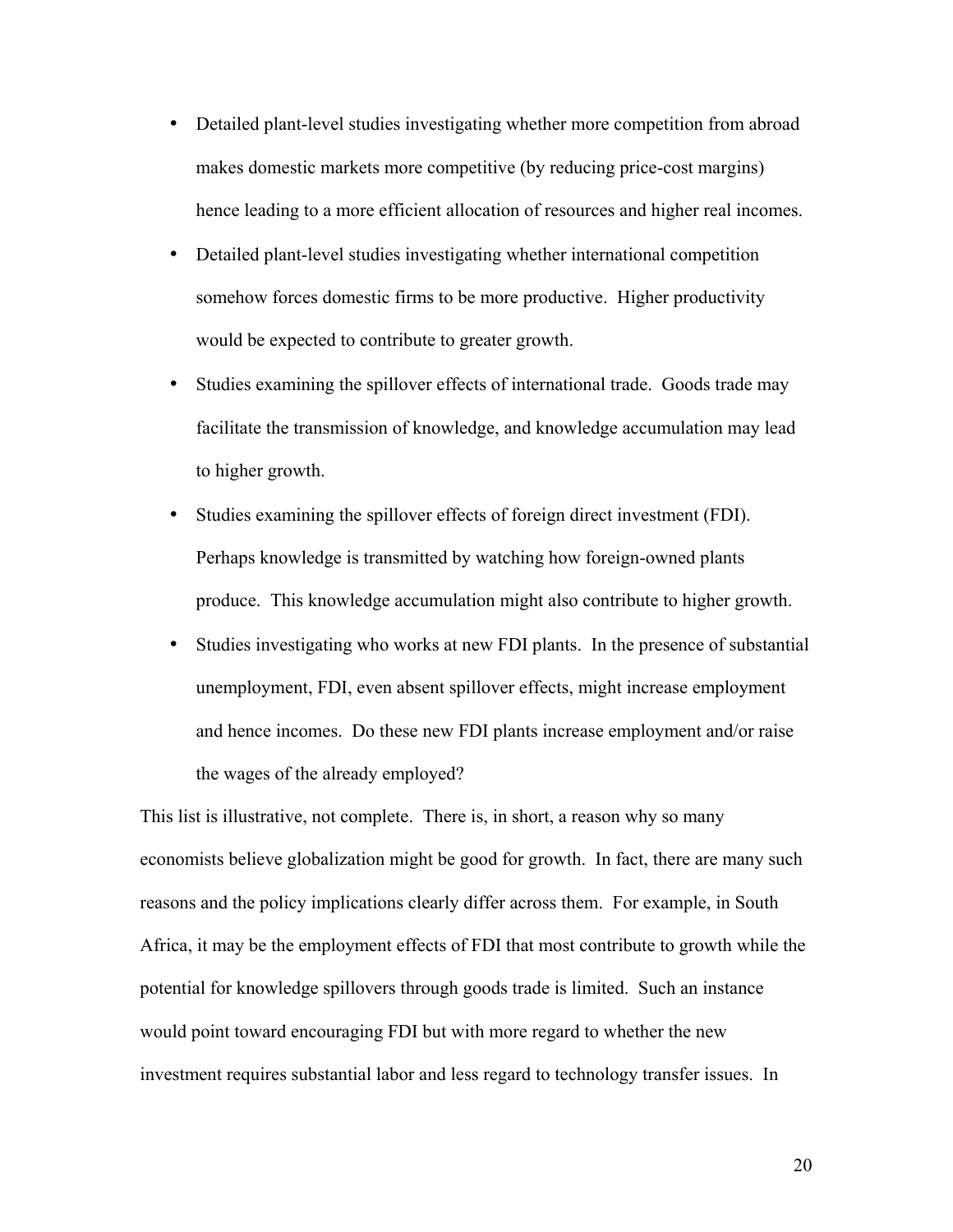Venezuela, it could be that a protected and collusive domestic market would respond positively (from a social viewpoint) to liberalized imports but that more FDI would just add another player in the collusive domestic market with little impact on net welfare. The list could go on. There are, though, three main lessons to take from this discussion.

 First, by modeling how trade and growth (or incomes) relate, researchers will be better placed to choose among policy options. It is a lot easier and more intellectually sound to draw policy implications when we know how trade and growth inter-relate. Second, as a profession, we know how to do the sorts of studies we advocate. This is not especially new or path-breaking research. The literature is full of studies looking at all of the examples listed above. Consider, for example, studies looking at the role of trade on productivity in Chile, the role of foreign ownership on plant productivity in Venezuela, and the role of trade on market discipline in Turkey. All have been completed. Third, moving in the direction that we advocate almost surely means that broad and generalized answers will be rare. Rather, the trade and growth nexus may vary depending upon the policy instruments and the prevailing circumstances. The answers will be more specific and limited in scope. But they will be more informative and reliable as a basis for policy.

# *5. The Changing Nature of Trade Policy*

 Whether one uses the traditional country-level regression approach or the more idiosyncratic approach we advocate, it is still necessary to somehow measure trade policy. A country-level study, for example, may measure trade policy as an average tariff rate or the average of the coverage rate of non-tariff barriers when the average is taken across all industries. A study of the effect of import competition on price cost margins in the Mexican textile industry would typically condition on the average tariff Mexico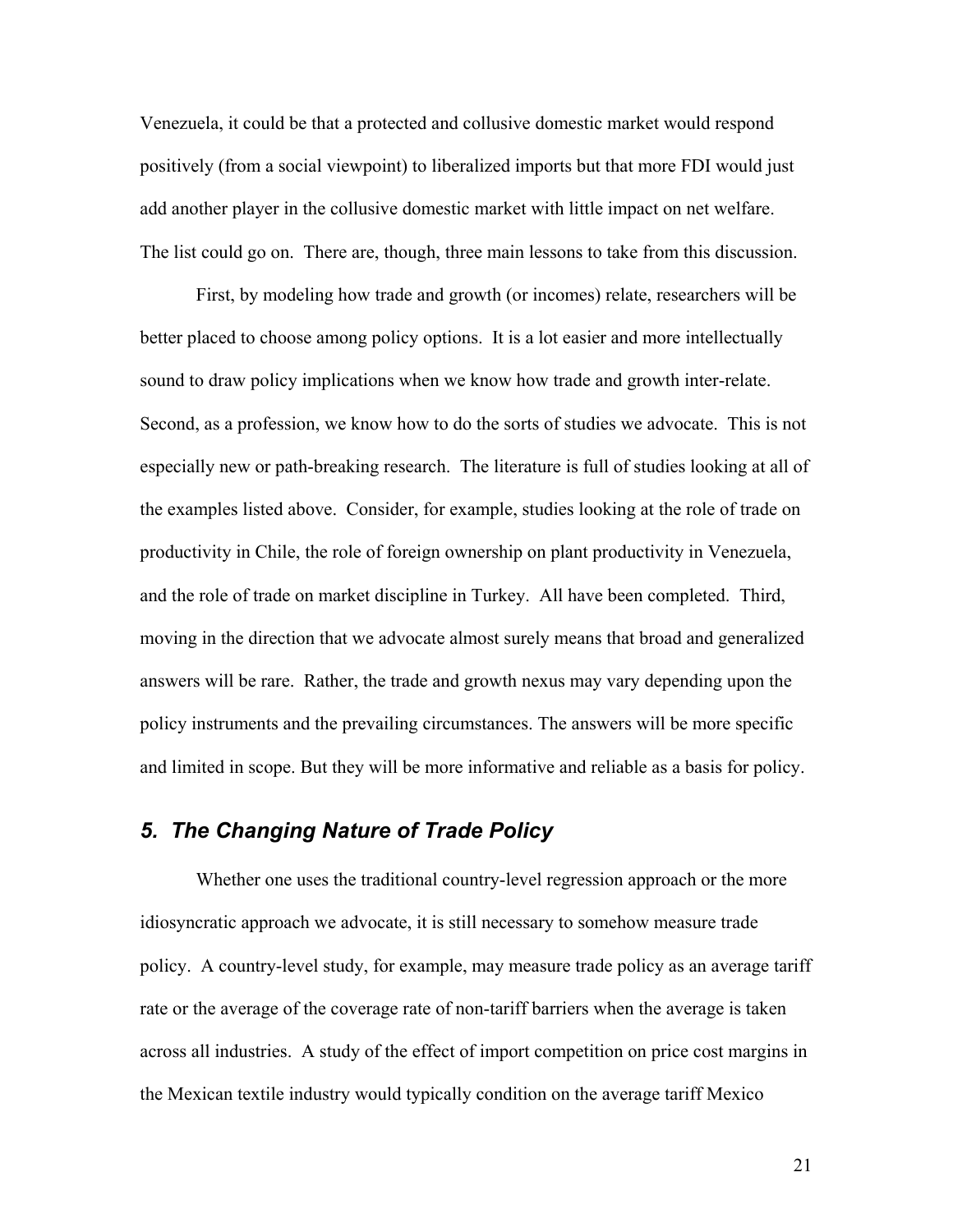places on textile imports. Tariffs and quotas (usually measured by a coverage rate) are, after all, the typical instruments of trade policy. In the past, countries have used these policy instruments as important components to their development and industrialization strategies. Their inclusion in a growth regression or in an industry study, then, was sensible. That is changing. The traditional tools of trade policy, and hence the measures that appear in trade and growth regressions (broadly construed), are becoming less and less relevant.

 One reason they are becoming less relevant is that bilateral, regional, and multilateral trade agreements have limited just what countries can do with these trade policies. For example, export subsidies and national content requirements are becoming prohibited under the WTO, and preferential trade agreements typically include strong restrictions on the ability of countries to conduct unilateral trade policy. Another reason is that the very process of globalization has itself made these traditional tools of trade policy less appealing, as they are less often regarded as the proper tools for fostering domestic industries in an integrated world. With the tremendous fragmentation of production, traditional trade policies are simply less relevant. This has implications for the interpretation of the empirical results of studies examining how trade policies, as once practiced, impact growth. For example, the results of studies using data from the 1960's through the 1990's may not apply in a world with substantial FDI and outsourcing. Other policies, as those described below, might have a stronger impact.

 If traditional measures of trade policy are no longer quite as relevant, what sorts of policy tools are used and how do these relate to the trade and growth literature? Many of the newer instruments of trade policy are focused on export promotion and FDI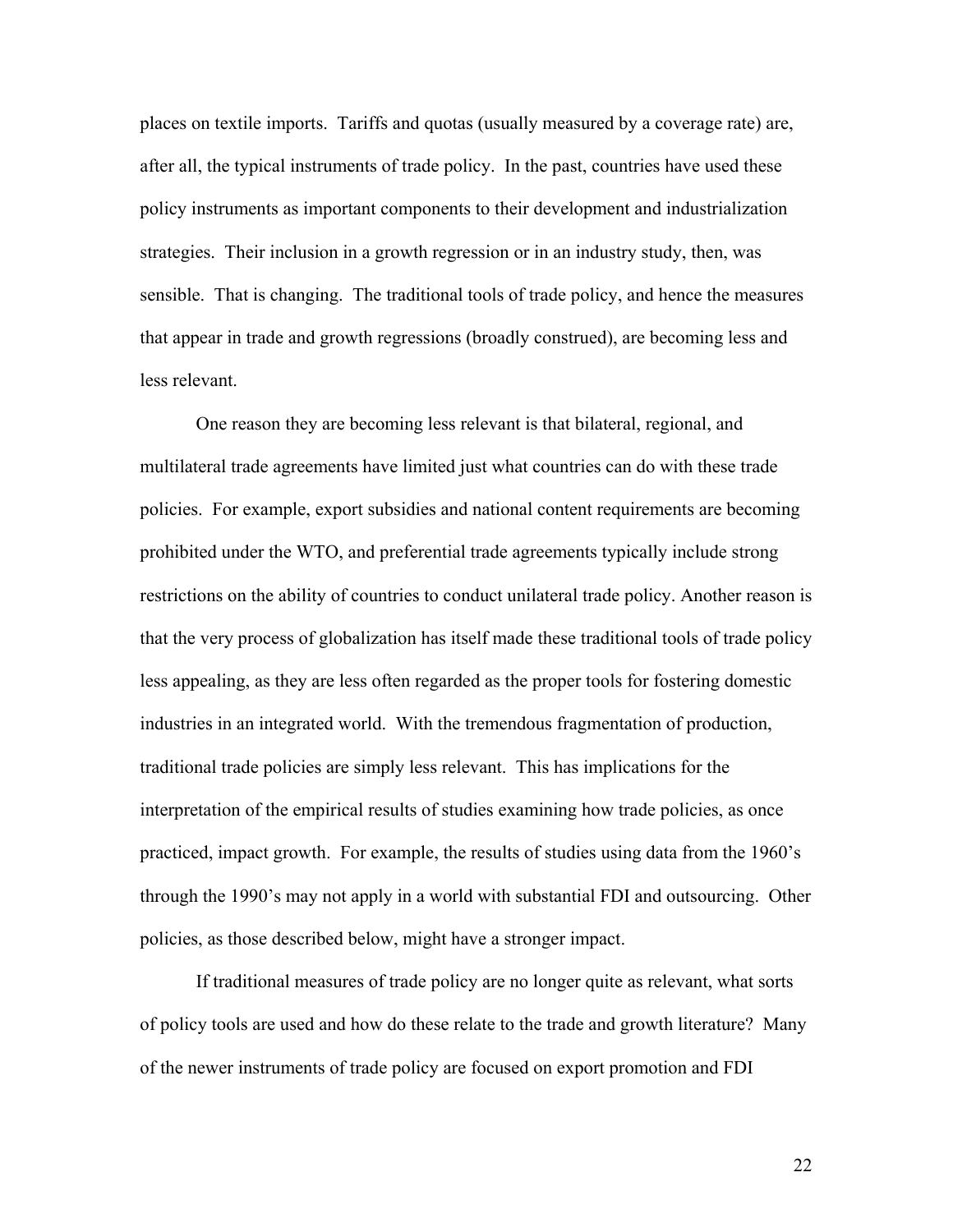attraction. Examples of the former include trade missions, trade fairs, providing information about external markets, and encouraging multinationals to assist local suppliers to become competitive at the global level. Examples of the latter include tax incentives and other investment incentives, production sharing schemes, support for supplier network formation, provision of infrastructure requirements, and sharing the costs of training the labor force. To the extent that these are important current policy tools (and we suspect their role will only grow in the future), three issues arise.

 First, as noted above, the disconnect between today's policies and the sorts of policies that were in previous empirical work means that one needs to be very careful about extrapolating the results of the existing literature. It *may* be that export promotion and FDI attraction policies have the same impact on growth as a reduction in tariffs and quotas since each plausibly increases openness. But this, at this point, is a matter of faith and not evidence. Second, incorporating these newer tools of trade policy into the growth debate is a splendid idea, but it presents challenges. It is a good idea because it is important to know, for example, whether tax incentives to attract FDI enhance growth. It's a challenge, though, because these newer tools of trade policy are hard to measure. Third, while tariffs and quotas are often sector-specific, these newer tools of trade policy are even more so. Because they are often fairly narrow, they may not be well-suited for the sort of macro studies of trade and growth that populate the literature. As we peer into the future, the next wave of the trade and growth literature will need to confront the issues posed by these newer instruments of trade policy. In this regard, the jury is not just out; it has not even convened.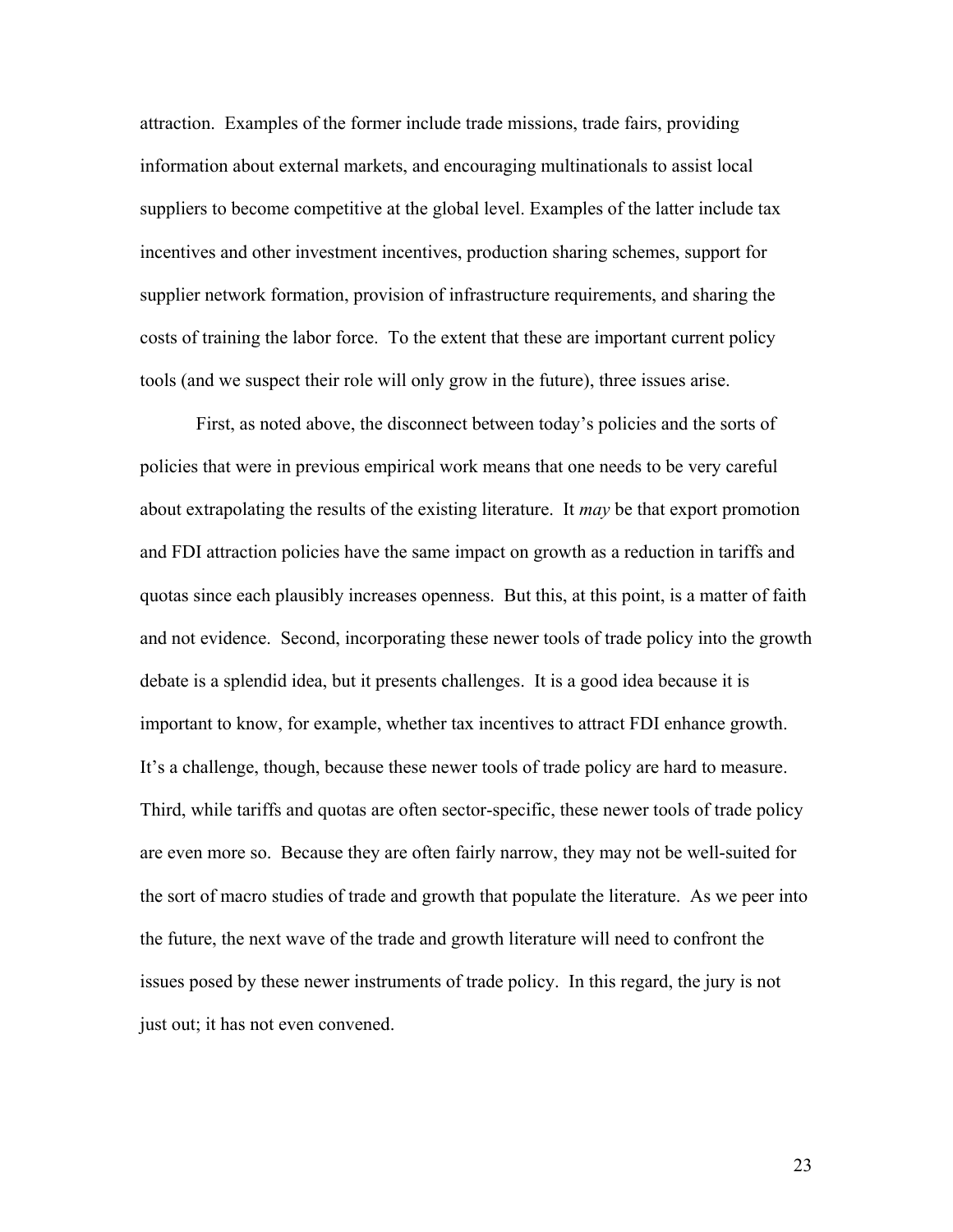# *6. Conclusions*

 Does trade policy promote growth? As economic policy questions go, this one is important. Unfortunately, the attempts of a long literature looking at cross-country evidence have failed to provide a convincing answer. Several studies find an empirical connection between openness and growth, but they tend to suffer from basic methodological shortcomings. Recent studies address these shortcomings but, once they do, they no longer find a robust empirical relationship between openness and growth. We interpret this to mean that the linear regression framework typically used is too simplistic to capture the true underlying relationship between trade policy and growth—a relationship that is full of nuances and dependent on mechanisms and circumstances. A different approach seems more promising. This approach looks at micro-economic evidence instead of at macro-economic evidence. It focuses on and models the specific mechanisms through which trade or trade policy operate instead of looking directly at the macroeconomic outcomes. It takes into account other elements that might influence the impact of policy measures instead of restricting this impact to be state-independent. This comes at a cost. This approach is more limited in scope. In particular, it does not provide a simple answer to the original question. Instead, it can only provide (conditional) answers to partial aspects of it. Whether one is comfortable with this more limited approach is a matter of taste. Because we believe that there are in fact no general answers to the trade and growth question, we are comfortable with investigating the smaller questions whose answers provide a more reliable basis for policy recommendation. Others will surely beg to differ.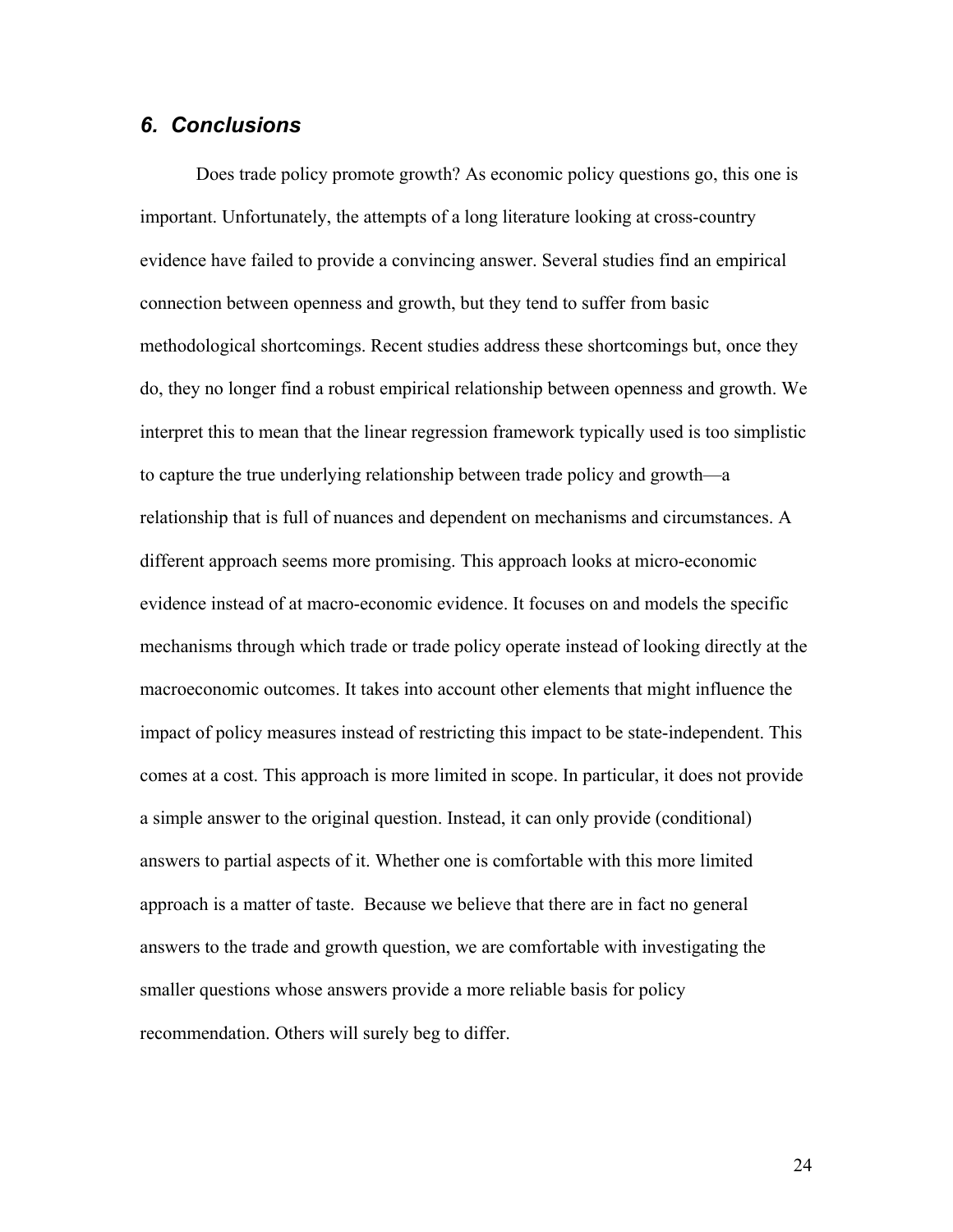# *References*

- Acemoglu, D., S. Johnson, and J. Robinson (2001), "The colonial origins of comparative development: An empirical investigation," *American Economic Review*, 91, 5, 1369- 1401.
- Dollar, D. (1992), "Outward-oriented developing economies really do grow more rapidly: Evidence from 95 LDCs, 1976-85," *Economic Development and Cultural Change,* 523-544.
- Dollar, D. and A. Kraay (2003), "Institutions, trade, and growth: Revisiting the evidence," World Bank Policy Research Paper #3004.
- Easterly, W. and R. Levine (2003), "Tropics, germs, and crops: How endowments influence economic development," *Journal of Monetary Economics*, 50, 3-39.
- Edwards, S. (1993), "Openness, trade liberalization, and growth in developing countries, *Journal of Economic Literature*, XXXI(3), 1358-1393.
- Edwards, S. (1998), "Openness, productivity, and growth: What do we really know?," *Economic Journal*, 108 (March), 383-398.
- Frankel, J. and D. Romer (1999), "Does trade cause growth?," *American Economic Review*, 89(3), 379-399.
- Hall, R. and C. Jones (1999), "Why do some countries produce so much more output per worker than others," *Quarterly Journal of Economics*, 114, 1, 83-116.
- Harrison, A. (1996), "Openness and growth: A time-series, cross-country analysis for developing countries," *Journal of Developing Economics*, 48, 419-447.